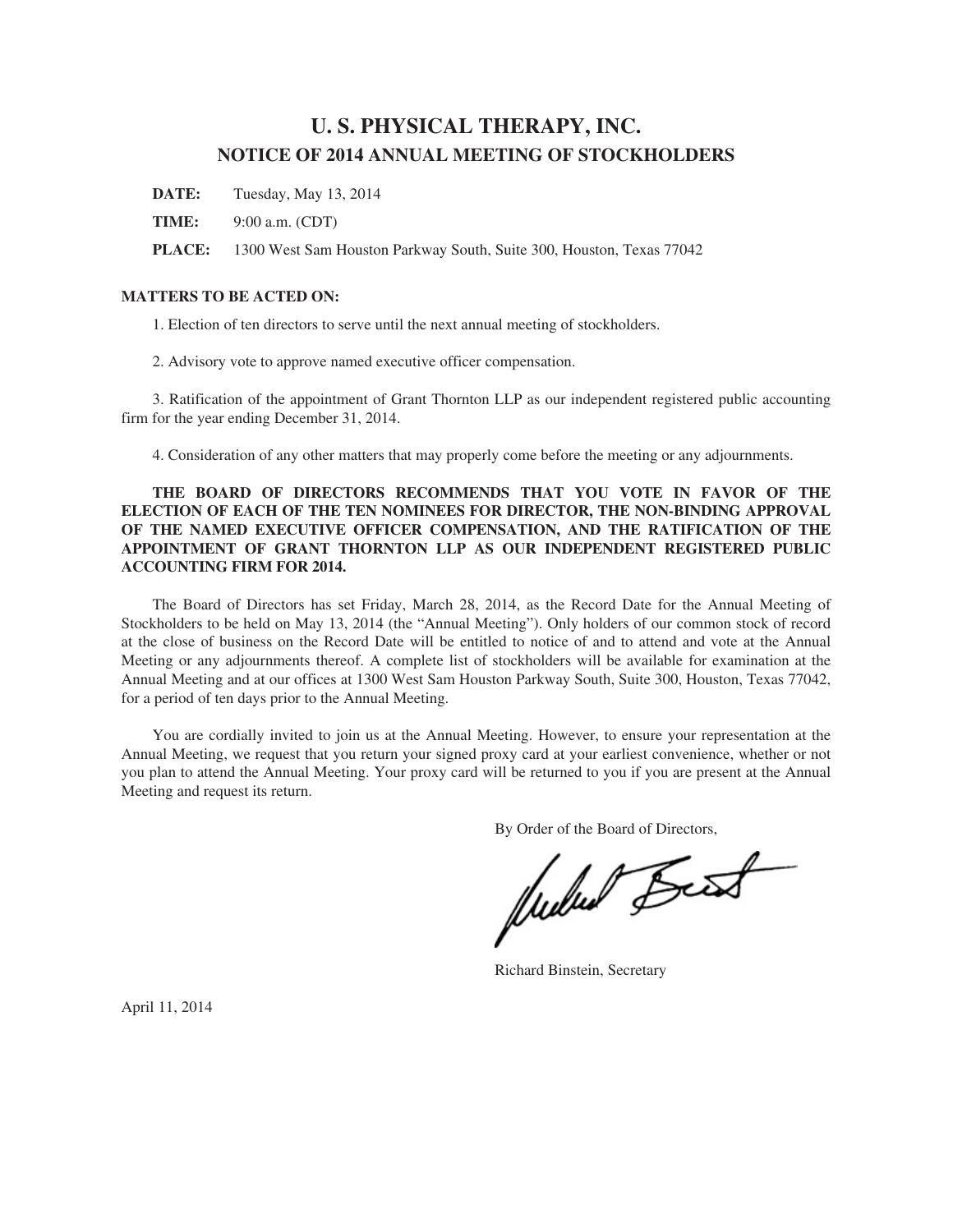## **U.S. PHYSICAL THERAPY, INC. 1300 West Sam Houston Parkway South, Suite 300 Houston, Texas 77042 (713) 297-7000**

## **PROXY STATEMENT ANNUAL MEETING OF STOCKHOLDERS MAY 13, 2014**

### **Proxy Statement**

This Proxy Statement is being provided to stockholders in connection with the solicitation of proxies by the Board of Directors for use at the Annual Meeting of Stockholders (the "Annual Meeting") of U.S. Physical Therapy, Inc. ("we", "us", "our", "USPT" or the "Company") to be held on Tuesday, May 13, 2014 at 9:00 a.m. (central time) at the Company's principal executive offices located at 1300 West Sam Houston Parkway, Suite 300, Houston, Texas, 77042.

## **Proxy Solicitation**

Your vote and proxy are being solicited by our Board of Directors ("Board of Directors" or "Board") for use at the Annual Meeting. This Proxy Statement and the enclosed proxy card are being mailed on behalf of our Board of Directors on or about April 11, 2014 to all of our stockholders of record as of the close of business on the record date, Friday, March 28, 2014 (the "Record Date").

Your presence at the Annual Meeting will not automatically revoke your proxy. You may, however, revoke your proxy at any time prior to its exercise by delivering to us another proxy bearing a later date, by attending the Annual Meeting and voting in person, or by filing a written notice of revocation before the Annual Meeting with Richard Binstein, our Secretary, at our principal executive offices located at 1300 West Sam Houston Parkway South, Suite 300, Houston, Texas 77042. If you receive multiple proxy cards, this indicates that your shares are held in more than one account, such as two brokerage accounts, or are registered in different names. You should vote each of the proxy cards received to ensure that all of your shares are voted.

#### **Your Vote is Important**

Whether or not you plan to attend the Annual Meeting, please take time to vote your shares by signing and returning a proxy card as soon as possible.

## **Proposals To Be Voted On and the Board's Voting Recommendations**

The following three proposals are scheduled to be voted on at the Annual Meeting:

- Election of ten director nominees.
- Advisory vote to approve named executive officer compensation.
- Ratification of the appointment of Grant Thornton LLP as our independent registered public accounting firm for the year ending December 31, 2014.

**THE BOARD OF DIRECTORS RECOMMENDS THAT YOU VOTE IN FAVOR OF: THE ELECTION OF EACH OF THE TEN NOMINEES FOR DIRECTOR, THE NON-BINDING APPROVAL OF THE NAMED EXECUTIVE OFFICER COMPENSATION, AND THE RATIFICATION OF THE APPOINTMENT OF GRANT THORNTON LLP AS OUR INDEPENDENT REGISTERED PUBLIC ACCOUNTING FIRM FOR THE YEAR ENDING DECEMBER 31, 2014.**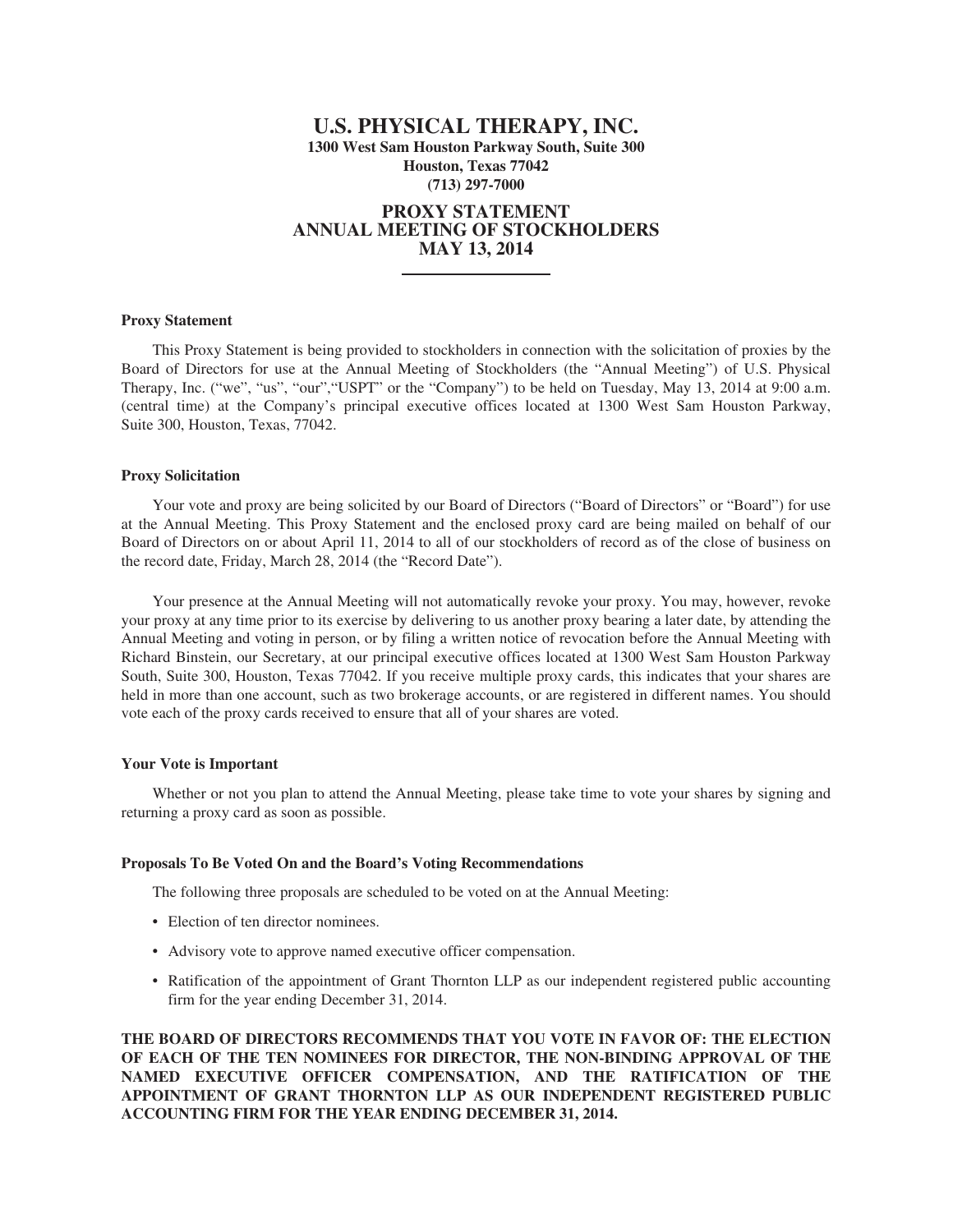## **Important Notice Regarding the Availability of Proxy Materials for the Stockholder Meeting to be Held on May 13, 2014:**

We have elected to provide access to our proxy materials both by sending you this full set of proxy materials, including a Notice of 2014 Annual Meeting of Stockholders, proxy card and Annual Report for the year ended December 31, 2013, and by notifying you of the availability of our proxy materials on the Internet. **The Notice of 2014 Annual Meeting of Stockholders, this Proxy Statement, proxy card and Annual Report for the year ended December 31, 2013 are available at http://www.cstproxy.com/usph/2014.** The materials on the website are searchable, readable and printable and the website does not have "cookies" or other tracking devices which identify visitors. To obtain directions to attend the Annual Meeting and vote in person, please contact Richard Binstein, our Secretary, at 800-530-6285 or via email at investorrelations@usph.com.

#### **Who Can Vote:**

All holders of record of our common stock at the close of business on March 28, 2014 are entitled to vote at the Annual Meeting. Holders of our common stock are entitled to one vote per share.

#### **Proxies:**

**Properly executed but unmarked proxies will be voted FOR the election of our ten director nominees, FOR the non-binding approval of named executive officer compensation, and FOR the ratification of the appointment of Grant Thornton LLP as our independent registered public accounting firm for the year ending December 31, 2014.** If you "withhold" your vote for any of the director nominees, this will be counted as a vote **AGAINST** that nominee. If any other matters are properly brought before the Annual Meeting, the persons named in the proxy card will vote your shares as directed by a majority of the Board of Directors.

#### **Quorum:**

Only shares of our common stock can be voted, with each share entitling its owner to one vote on all matters that come before the Annual Meeting. The close of business on Friday, March 28, 2014 was fixed by the Board of Directors as the Record Date for determination of stockholders entitled to vote at the Annual Meeting. The number of shares of our common stock outstanding on the Record Date was [12,198,365]. The presence, in person or by proxy, of at least a majority of the shares outstanding on the Record Date is necessary to constitute a quorum at our Annual Meeting. Abstentions will be treated as present for determining a quorum at the Annual Meeting. If a broker holding your shares in "street" name indicates to us on a proxy card that the broker lacks discretionary authority to vote your shares for all matters at the meeting, we will not consider your shares as present or entitled to vote for any purpose. There is no cumulative voting in the election of directors and, as required by Nevada law, the directors will be elected by a plurality of the votes cast at the Annual Meeting.

#### **Cost of Proxy Solicitation:**

We will bear the cost of soliciting proxies. Some of our directors, officers and regular employees may solicit proxies, without additional compensation, personally or by telephone. Proxy materials will also be furnished without cost to brokers and other nominees to forward to the beneficial owners of shares held in their names.

#### **Questions and Additional Information:**

You may call our Chief Financial Officer, Lawrance W. McAfee, at 800-580-6285 or email us at investorrelations@usph.com if you have any questions. A copy of our Annual Report on Form 10-K for the year ended December 31, 2013 accompanies this Proxy Statement. **We have filed an Annual Report on Form 10-K for the year ended December 31, 2013 (the "Form 10-K") with the Securities and Exchange Commission (the "SEC"). You may obtain additional copies of the Form 10-K by downloading it from our website at** www.usph.com, **by writing to U.S. Physical Therapy, Inc., 1300 West Sam Houston Parkway South, Suite 300, Houston, Texas 77042, Attention: Richard Binstein, Secretary, or by emailing us at investorrelations@usph.com.**

## **PLEASE VOTE — YOUR VOTE IS IMPORTANT**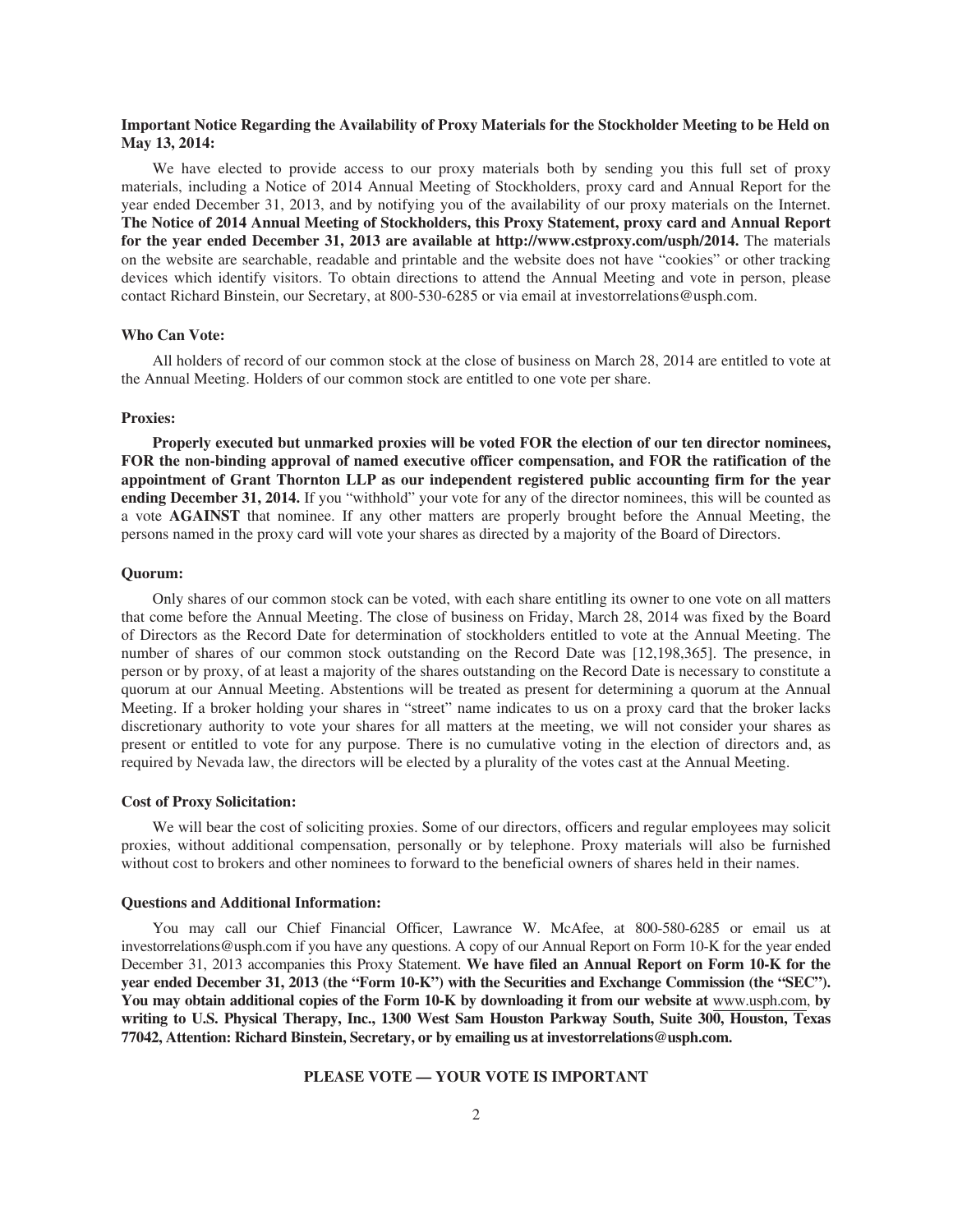#### **PROPOSAL 1 — ELECTION OF DIRECTORS**

The accompanying proxy card, unless marked to the contrary, will be voted in favor of the election of Jerald L. Pullins, Daniel C. Arnold, Christopher J. Reading, Lawrance W. McAfee, Mark J. Brookner, Harry S. Chapman, Dr. Bernard A. Harris, Jr., Marlin W. Johnston, Reginald E. Swanson and Clayton K. Trier. These ten nominees are current directors standing for re-election at the Annual Meeting to serve until the next annual meeting of stockholders or until their successor is elected and qualified. The Governance and Nominating Committee, which consists solely of directors who are independent under the applicable New York Stock Exchange ("NYSE") listing standards, recommended the nomination of the ten directors to the Board of Directors. Based on that recommendation, the Board nominated such directors for election at the Annual Meeting.

The Board of Directors has affirmatively determined that Messrs. Pullins, Arnold, Brookner, Chapman, Johnston, Trier, and Dr. Harris are independent under the NYSE listing standards. Messrs. McAfee and Reading, who are both executive officers of the Company, and Mr. Swanson, who is an employee of the Company, were determined not to be independent under the NYSE listing standards. The nominees for director are:

| <b>Nominees:</b>                                              | Age | <b>Director</b><br><b>Since</b> | <b>Position(s)</b> Held                |
|---------------------------------------------------------------|-----|---------------------------------|----------------------------------------|
| Jerald L. Pullins $\ldots \ldots \ldots \ldots \ldots \ldots$ | 72  | 2003                            | Chairman of the Board                  |
| Christopher J. Reading                                        | 50  | 2004                            | President, Chief Executive Officer and |
|                                                               |     |                                 | Director                               |
| Lawrance W. McAfee $\ldots \ldots \ldots \ldots$              | 59  | 2004                            | Executive Vice President, Chief        |
|                                                               |     |                                 | Financial Officer and Director         |
| Daniel C. Arnold                                              | 84  | 1992                            | Vice Chairman of the Board             |
|                                                               | 69  | 1990                            | Director                               |
|                                                               | 69  | 2010                            | Director                               |
| Dr. Bernard A. Harris, Jr.                                    | 57  | 2005                            | Director                               |
| Marlin W. Johnston                                            | 82  | 1992                            | Director                               |
| Reginald E. Swanson                                           | 60  | 2007                            | Director and former Managing           |
|                                                               |     |                                 | Director of STAR Physical Therapy,     |
|                                                               |     |                                 | $LP$ $(*)$                             |
|                                                               | 62  | 2005                            | Director                               |

\* STAR Physical Therapy, LP is a subsidiary of the Company.

#### **Director Biographies:**

*Jerald L. Pullins* has served on our Board since 2003, and was appointed Chairman of the Board on May 17, 2011. He is currently engaged in the development and management of private enterprises in the healthcare field. From October 2007 to the present, Mr. Pullins has been the Managing Member of SeniorCare Homes, LLC, which develops, owns and operates supervised, residential homes for senior citizens with Alzheimers, dementia and other memory impairment conditions. Since January 2013, Mr. Pullins has been Chairman and CEO of Baldwin Brothers Cremation, LLC, which owns and operates facilities providing cremation, funeral and related services. From 2007 to May 2013, he served as Chairman of the Board of Directors of Pet Partners, LLC, a private enterprise involved in the acquisition and management of primary care, small animal veterinary hospitals. Mr. Pullins was elected a director of Live Oak Bank, Inc., a privately held financial institution, in 2011.

*Christopher J. Reading* was promoted to President and Chief Executive Officer and elected to our Board effective November 1, 2004. Prior to 2004, Mr. Reading served as our Chief Operating Officer since joining us in 2003. From 1990 to 2003, Mr. Reading served in various executive and management positions with HealthSouth Corporation where most recently he served as Senior Vice President of Operations responsible for over 200 facilities located in 10 states. Mr. Reading is a physical therapist.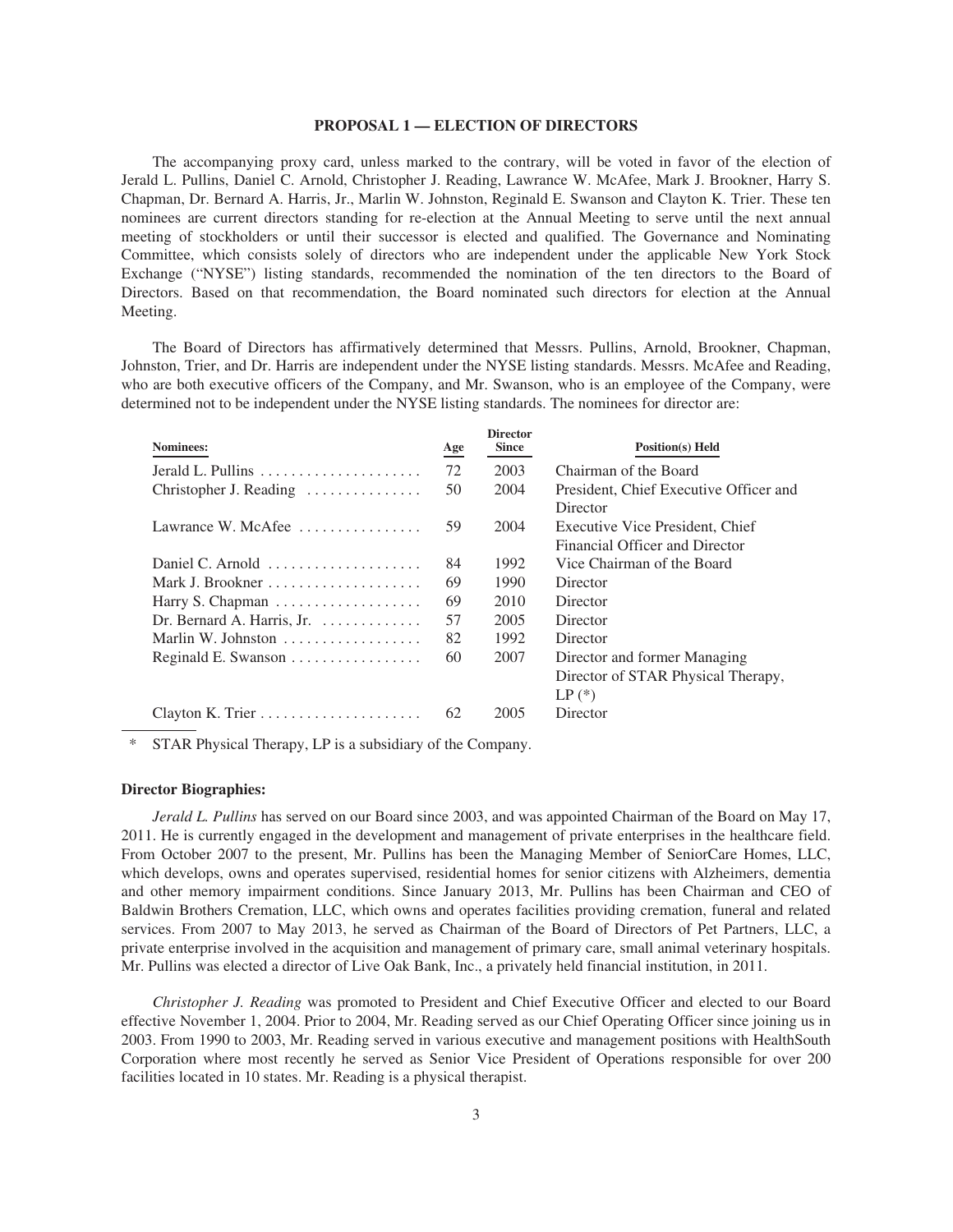*Lawrance W. McAfee* was promoted to Executive Vice President and elected to our Board effective November 1, 2004. Mr. McAfee also serves as our Chief Financial Officer, a position he has held since joining us in 2003. Mr. McAfee's prior experience includes having served as Chief Financial Officer of three public companies and President of two private companies.

*Daniel C. Arnold* was Chairman of the Board from July 6, 2004 to May 17, 2011, and has served as Vice Chairman since that date. Mr. Arnold is a private investor engaged primarily in managing his personal investments. He previously served as Chairman of the Board of Trustees of the Baylor College of Medicine.

*Mark J. Brookner* has served on our Board since August 1998. Mr. Brookner is currently a private investor. He served as our Chief Financial Officer from 1992 to 1998 and as our Secretary and Treasurer during portions of that period.

*Harry S. Chapman* has served on our Board since August 30, 2010. Mr. Chapman is the Chairman and Chief Executive Officer of Chapman Schewe, Inc., a healthcare insurance and employee benefits consulting firm, and since January 1, 2013 has served as Managing Director with Higginbotham, an insurance, risk management and financial services firm. Previously, he served as a Corporate Senior Vice-President and Managed Care Officer of CIGNA's South Central Region, with responsibility for HMO and PPO plans in several states. Mr. Chapman's experience also includes having served as head of EQUICOR's Health Plan and sales operation in Houston, TX and as a Regional Vice-President for Lincoln National Insurance Company's Central Region.

*Dr. Bernard A. Harris, Jr.* joined our Board on August 23, 2005. Since 2001, Dr. Harris has been President and Chief Executive Officer of Vesalius Ventures, a venture capital firm that invests in early stage medical informatics and technology. Since 2006, Dr. Harris has also served as a Class III director of Sterling Bancshares, Inc., a bank holding company. From 1996 to 2001, he served as Chief Medical Officer and Vice President for Space Hab, an aerospace company. Dr. Harris is a former astronaut, having completed two space shuttle missions. He completed his residency in Internal Medicine at the Mayo Clinic and trained as a flight surgeon at the Aerospace School of Medicine at Brooks Air Force Base.

*Marlin W. Johnston* has served on our Board since 1992. Mr. Johnston has been a management consultant with Tonn & Associates, a management consulting firm, since 1993. From 1980 through 1988, Mr. Johnston served as Commissioner of the Texas Department of Human Services. During 1992 and 1993, Mr. Johnston served as a management consultant to the Texas Department of Health and the Texas Department of Protective and Regulatory Services.

*Reginald E. Swanson* joined our Board on September 6, 2007. Currently, Mr. Swanson is responsible for key physician and hospital relationships, he is active and involved in the oversight, growth and development of our sports outreach program and he is the lead on our community and international outreach for service and mission-related projects for STAR Physical Therapy, LP, a subsidiary of the Company. Since 2007 and until 2013, Mr. Swanson had been the Managing Director of STAR Physical Therapy, LP. Mr. Swanson is founder of STAR Physical Therapy, LLC, and from 1997 to 2007, was its president and managing member. He is a certified athletic trainer and has been involved with sports medicine and physical therapy for over 25 years.

*Clayton K. Trier* joined our Board on February 23, 2005. Mr. Trier is a private investor. He was a founder and former Chairman and Chief Executive Officer of U.S. Delivery Systems, Inc., from 1993 to 1997, which developed the first national network providing same-day delivery service. Before it was acquired in 1996, U.S. Delivery was listed for two years on the New York Stock Exchange. Mr. Trier was a founder of Digital Music Group, Inc. ("DMGI") and from September 2005 through May 2008, served as its Chairman of the Board. DMGI, listed on the NASDAQ in 2006, acquired the digital rights to master recordings, converted the recordings to digital format and sold the music through online retailers. Since 2008, Mr. Trier has served as a director of St. Luke's Health System, which operates several hospitals in the Houston, Texas metropolitan area.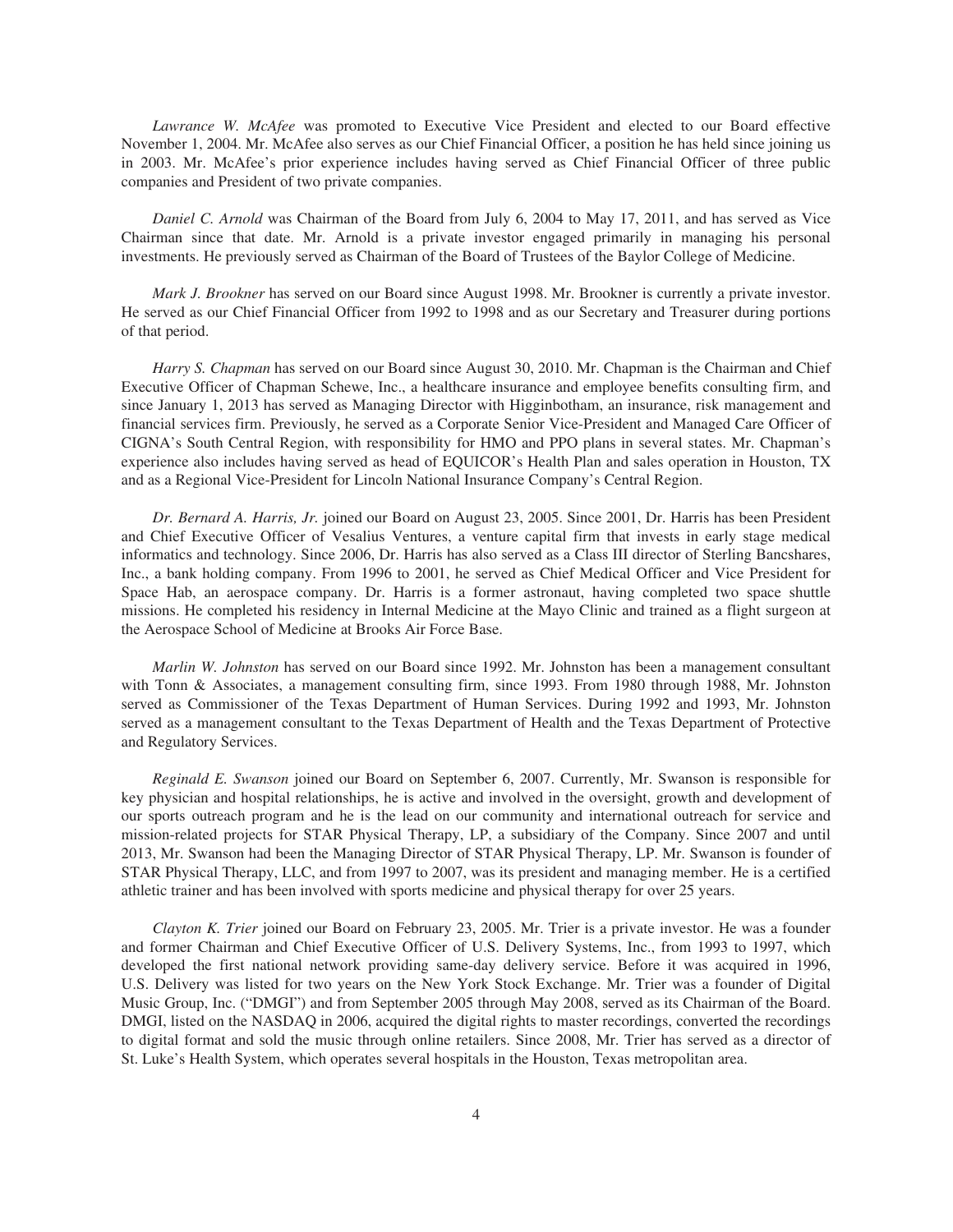The persons named on the proxy card will vote FOR all of the nominees for director listed above unless you withhold authority to vote for one or more of the nominees. Under current regulations, a broker is prohibited from voting for directors without receiving instructions from you. As required by Nevada law, nominees will be elected by a plurality of the votes cast at the Annual Meeting. Abstentions and broker non-votes will not be treated as a vote for or against any particular nominee and will not affect the outcome of the election of directors.

All of the nominees have consented to serve as directors. Our Board has no reason to believe that any of the nominees will be unable to act as a director. However, if any director is unable to serve, the Board may designate a substitute. If a substitute nominee is named, the persons named on the proxy card will vote FOR the election of the substitute nominee.

## **THE BOARD OF DIRECTORS RECOMMENDS THAT THE STOCKHOLDERS VOTE FOR THE ELECTION OF THE TEN NOMINEES FOR DIRECTOR NAMED IN THIS PROXY STATEMENT.**

## **CORPORATE GOVERNANCE AND BOARD MATTERS**

#### **Board Leadership Structure**

Our Board is led by an independent Chairman and Vice-Chairman and includes five other independent directors. Mr. Reading, our Chief Executive Officer, Mr. McAfee, our Executive Vice President and Chief Financial Officer, and Mr. Swanson are the members of the Board who are not independent. We believe the leadership structure enhances the accountability of the executive management to the Board. Because seven of the ten members of our Board are considered independent, we believe the Board is independent from management. Further, separating the Chairman and Chief Executive Officer roles allows Mr. Reading to focus his efforts on running our business and managing the Company in the best interest of our stockholders while we are able to benefit from prior experiences of our independent Board members, especially our Chairman and Vice Chairman.

#### **Board Oversight of Risk**

Our management is responsible for the Company's day-to-day risk management activities. Our Board, which functions in an oversight role in risk management, focuses on understanding the nature of the risks inherent in our business, including our operations, strategic directions and overall risk management systems. Our Board receives periodic updates on our business operations, financial results, strategy and specific risks related to our business. These updates are communicated through monthly correspondence and presentations by management at Board meetings and through discussions with appropriate management compliance and audit personnel at the meetings of the Board's Audit Committee and Compliance Committee.

In addition, we believe our approach to compensation practices and policies applicable to employees throughout our Company and those followed for our Named Executive Officers (as defined in the "Compensation Discussion and Analysis" section below) are not reasonably likely to have a material adverse effect on our Company. See "Compensation Discussion and Analysis."

#### **Independent Directors**

The Board has affirmatively determined the Messrs. Arnold, Brookner, Chapman, Harris, Johnston, Pullins, and Trier have no relationship with the Company or its subsidiaries that would interfere with the exercise of independent judgment in carrying out the responsibilities of a director and are independent, as defined in the NYSE listing standards. Specifically, the Board determined that the foregoing seven nominees are "independent" as defined in NYSE listing standards, and that the directors comprising the Company's Audit Committee are "independent" as defined in Rule 10A-3(b)(1) under the Securities Exchange Act of 1934 (as amended, the "Exchange Act").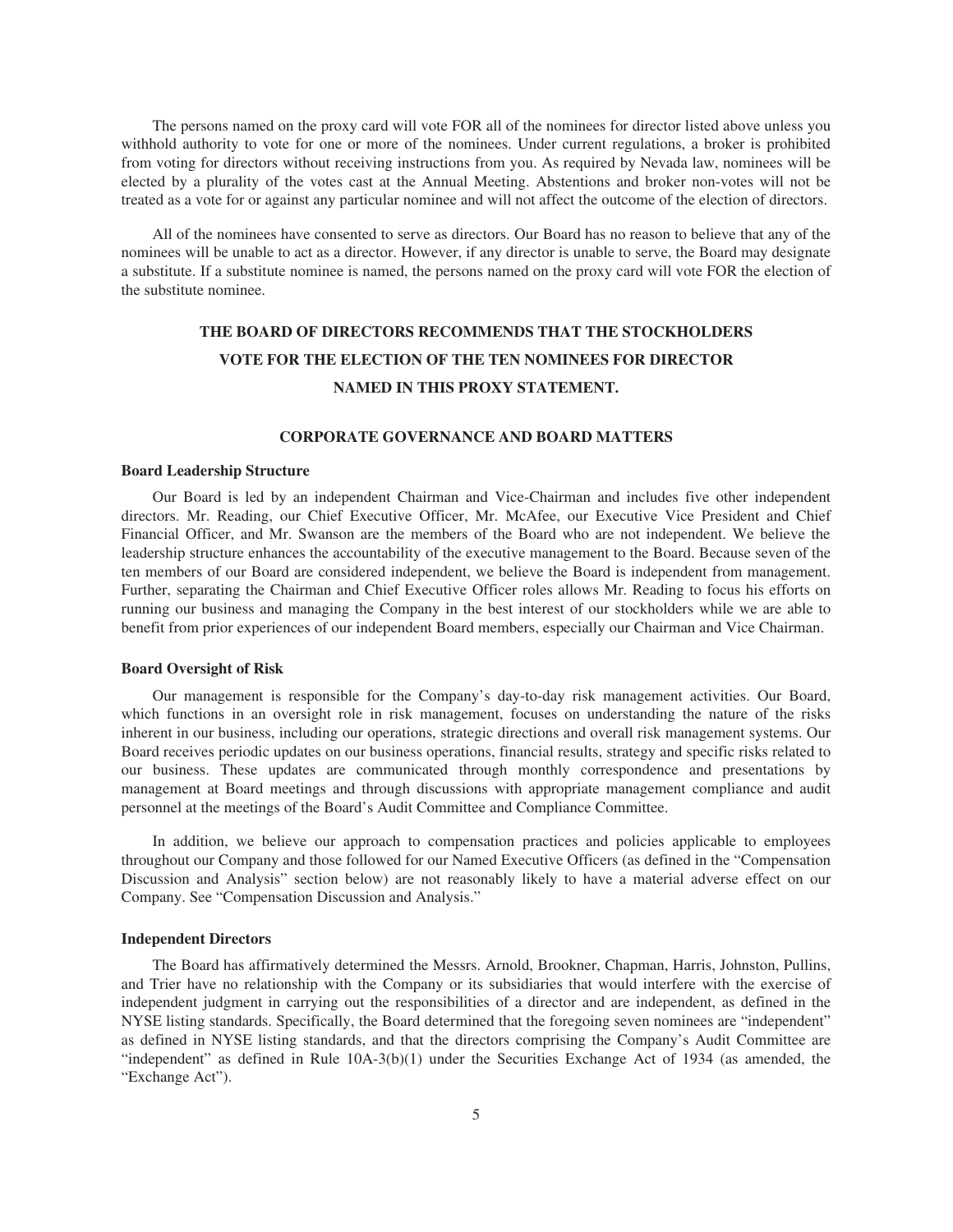#### **Attendance at Board Meetings and Board Committees**

The Board of Directors conducts its business through its meetings and through meetings of certain committees of the Board of Directors. The Board of Directors is comprised of a majority of independent directors as required by the NYSE listing standards and is required to meet at least four times per year. In addition, the independent directors meet as a group in executive session on a quarterly basis, with the Chairman of the Board presiding over such meetings.

The Board has the following standing committees: (i) Governance and Nominating, (ii) Corporate Compliance (sub-committee of the Audit Committee), (iii) Compensation, and (iv) Audit. During 2013, the Board of Directors met four times, the Governance and Nominating Committee met one time, the Corporate Compliance Committee met four times, the Compensation Committee met six times and the Audit Committee met seven times. Each of our directors participated in at least 75% of the aggregate meetings of the Board of Directors and the committees on which he served.

These committees are constituted as follows:

#### *Governance and Nominating Committee*

The Governance and Nominating Committee currently consists of Messrs. Pullins (Chairman), Arnold and Trier, all of whom have been determined to be "independent," as defined in the NYSE listing standards and the rules of the SEC. The function of the committee is to select, screen and recommend to the full Board nominees for election as directors, including any nominees proposed by stockholders who have complied with the procedures described below. The committee also has ongoing responsibility for oversight review of Board performance and ensuring each Board member's continuing commitment to the Board and the Company's goals and objectives. Additional functions include regularly assessing the appropriate size of the Board, and whether any vacancies on the Board are expected due to retirement or otherwise. In the event that vacancies are anticipated, or otherwise arise, the committee will consider various potential candidates for director. Candidates may come to the attention of the committee through current Board members, stockholders, or other persons. The committee may also hire third parties to identify, to evaluate, or to assist in identifying or evaluating potential nominees should it be determined necessary. The committee is required to meet at least annually and operates under a written charter, a copy of which is available on our website at www.usph.com.

*Nomination Criteria.* In its consideration of Board candidates, the Governance and Nominating Committee considers the following criteria: the candidate's general understanding of the health care sector, marketing, finance and other disciplines relevant to the success of a publicly-traded company; strategic business contacts and regard or reputation in the community, other board affiliations, industry and civic affairs; financial, regulatory and business experience; integrity, honesty and reputation; size of the Board of Directors; and regulatory obligations. In the case of incumbent directors whose terms of office are set to expire, the committee reviews each such director's overall service to the Company during said director's terms, including the number of meetings attended, level of participation, quality of performance, and whether the director continues to meet the independence standards set forth in the applicable SEC rules and regulations and the NYSE listing standards. In the case of new director candidates, the questions of independence and financial expertise are important to determine which roles can be performed by the candidate, and the committee preliminarily determines whether the candidate meets the independence standards set forth in the SEC rules and regulations and the NYSE listing standards, and the level of the candidate's financial expertise. Candidates are first screened by the committee, and if approved by the committee, then they are screened by other members of the Board. The full Board approves the final nomination(s) based on recommendations from the committee. The Chairman of the Board, acting on behalf of the full Board, will extend the formal invitation to become a nominee of the Board of Directors. Qualified candidates for membership on the Board will be considered without regard to race, color, religion, sex, ancestry, national origin or disability.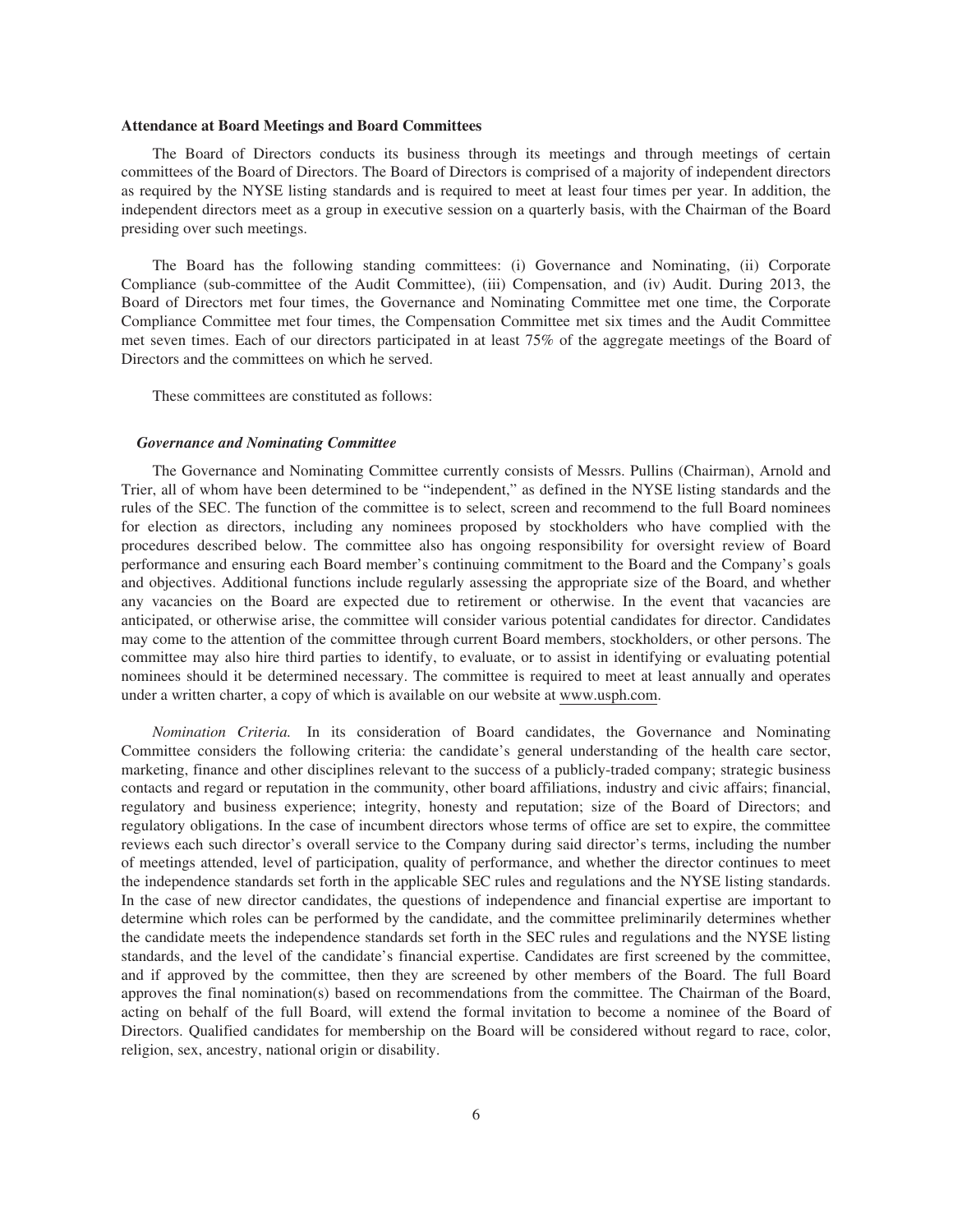*Stockholder Nomination Procedures.* The Governance and Nominating Committee will consider director candidates recommended by the stockholders. Generally, for a stockholder of the Company to make a nomination, he or she must give written notice to our Secretary so that such notice is received at least 120 calendar days prior to the first anniversary of the date the Company's proxy statement is sent to the stockholders in connection with the previous year's annual meeting of stockholders. If no annual meeting of stockholders was held in the previous year (or if the date of the annual meeting of stockholders was changed by more than 30 calendar days from the date of the previous year's annual meeting), the notice must be received by the Company within a reasonable period prior to the time the Company begins to print and send its proxy materials for the applicable annual meeting. The stockholder's notice must set forth as to each nominee: (i) the name, age, business address and residence address of such nominee, (ii) the principal occupation or employment of such nominee, (iii) the number of shares of our common stock which are beneficially owned by such nominee, and (iv) any other information relating to such nominee that may be required under federal securities laws to be disclosed in solicitations of proxies for the election of directors (including the written consent of the person being recommended as a director candidate to being named in the proxy statement as a nominee and to serve as a director if elected). The stockholder's notice must also set forth as to the stockholder giving notice: (a) the name and address of such stockholder and (b) the number of shares of our common stock which are beneficially owned by such stockholder.

If the information supplied by the stockholder is deficient in any material aspect or if the foregoing procedure is not followed, the chairman of the applicable annual meeting may determine that such stockholder's nomination should not be brought before the meeting and that such nominee is not eligible for election as a director of the Company. The committee will not alter the manner in which it evaluates candidates, including the minimum criteria set forth above, based on whether or not the candidate was recommended by a stockholder.

No stockholder nominations were received in connection with the Annual Meeting.

#### *Corporate Compliance Committee*

The Corporate Compliance Committee is a sub-committee of the Audit Committee, and consists of four independent directors. The current members of the committee are Messrs. Johnston (Chairman), Brookner, Chapman, and Dr. Harris, all of whom have been determined to be "independent," as defined in the NYSE listing standards. The committee has general oversight of our Company's compliance with the legal and regulatory requirements regarding healthcare operations. The Chairman of the committee is provided with information regarding calls received on the Company's compliance hotline and reports findings to the committee. The committee relies on the expertise and knowledge of management, especially our Compliance Officer ("CO"), who regularly communicates with the Chairman of the committee, and other compliance, management, operations and/or legal personnel. The committee meets at least two times a year and as necessary to carry out its responsibilities and reports periodically to the Board of Directors regarding its actions and recommendations. The committee reviews and assesses the activities and findings of clinic internal audits, reviews reports of material noncompliance and reviews and approves corrective actions proposed by management.

#### *Compensation Committee*

The current members of the Compensation Committee are Messrs. Chapman (Chairman), Pullins and Trier, all of whom have been determined to be "independent," as defined in the NYSE listing standards and the rules of the SEC. As more fully described in the Compensation Committee Charter, which can be found on our website at www.usph.com, the committee is responsible for, among other things:

- establishing goals and objectives relevant to incentive compensation awards (annual and long-term) for the Chief Executive Officer and other senior executive officers of the Company;
- evaluating the Chief Executive Officer's and other senior executive officers' performance and the overall corporate performance in light of these goals and objectives and approve any incentive compensation for such executives;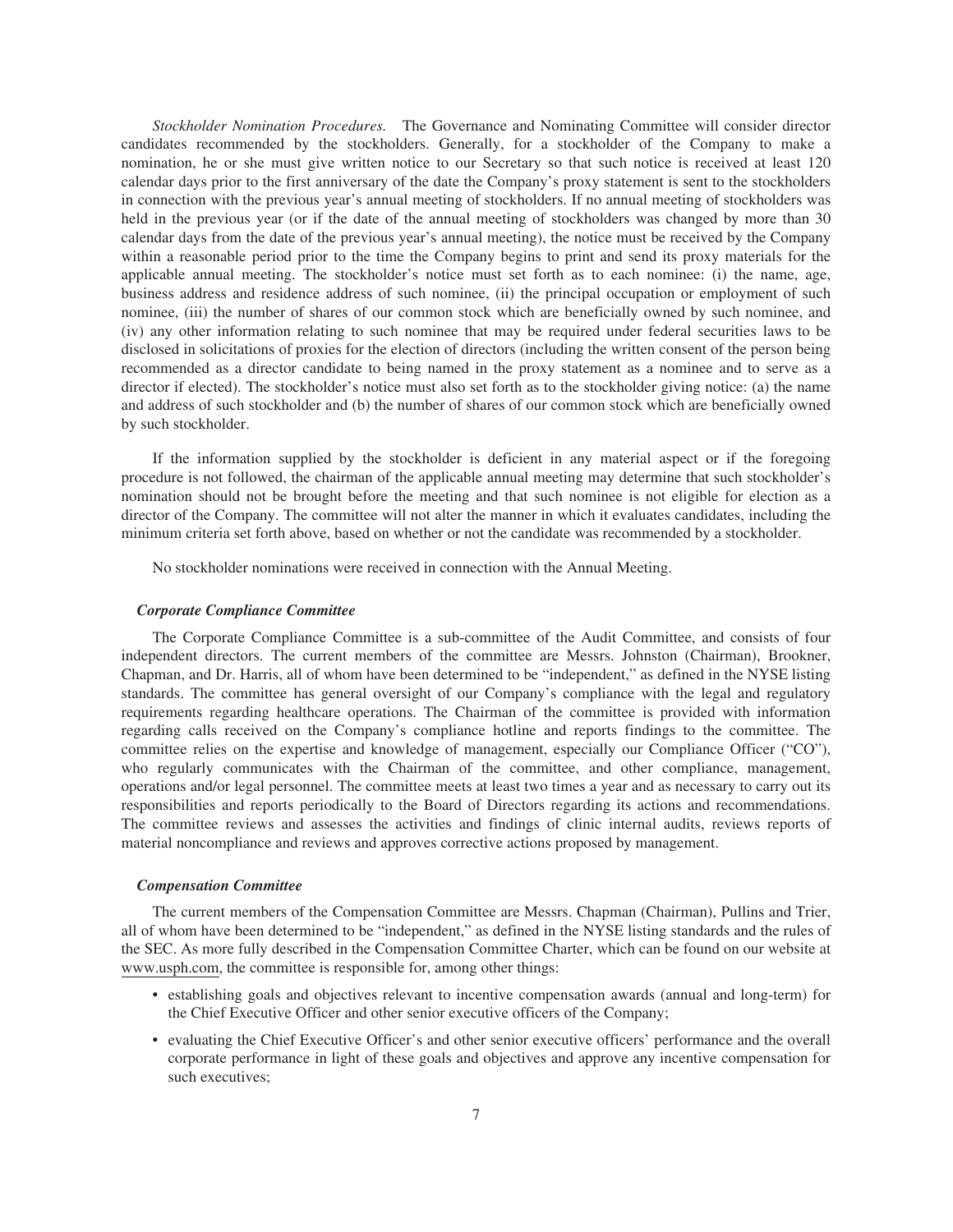- determining any periodic adjustments to be made in the Chief Executive Officer's and other senior executive officers' base salary level based on the committee's evaluation thereof;
- reviewing, for officers of the Company other than the senior executives, the proposed salary levels and annual adjustments thereto and the incentive compensation plans formulated by senior executive management and the annual bonus payments to be made thereunder, and providing input and advice to senior executive management with respect to these compensation decisions;
- approving all executive perquisites and any special benefit plans to be made available to senior executive officers;
- advising on compensation of non-employee members of the Board;
- administering the Company's equity compensation plans and approving grants to executive officers, employees, directors, and consultants under such plans;

The committee may delegate its responsibilities to subcommittees of one or more directors. The committee meets at least two times a year to carry out its responsibilities. The Named Executive Officers and other senior executives are not permitted to be present during any deliberations or voting with respect to his or her compensation. The committee's processes and procedures for determining executive compensation are described below under "Compensation Discussion and Analysis."

#### *Audit Committee*

The Audit Committee currently consists of Messrs. Trier (Chairman), Brookner, Harris, Johnston and Pullins. Our Board of Directors has determined that Messrs. Brookner, Trier and Pullins are "audit committee financial experts" under the rules of the SEC and the NYSE. As more fully described in the Audit Committee Charter, which can be found on our website at www.usph.com, the committee is responsible for, among other things:

- overseeing our financial reporting processes, including the quarterly reviews and annual audits of our financial statements by the independent auditors;
- the appointment, compensation, retention and oversight of the work of the independent auditors;
- pre-approving audit and permitted non-audit services, and related fees and terms of engagement, provided by the independent auditors; and
- reviewing with management and independent auditors issues relating to disclosure controls and procedures and internal control over financial reporting.

The Audit Committee Charter requires that the committee consist of at least three independent members of our Board and that the committee meet at least four times per year on a quarterly basis. At each regular Audit Committee meeting, the committee meets privately with management and with the independent auditors. Each member of the Audit Committee has been determined to be "independent," as defined in the NYSE listing standards and the rules of the SEC.

#### **Codes of Conduct and Procedures Regarding Related Party Transactions**

#### *Codes of Conduct*

Our Board has approved and we have adopted a Code of Business Conduct and Ethics for our officers and all employees, an additional Code of Business Conduct and Ethics which is applicable to our directors, and Corporate Governance Guidelines. The Codes and Corporate Governance Guidelines are available on our website at www.usph.com. Our Board, or a committee of its independent members, is responsible for reviewing and approving or rejecting any requested waivers to the Codes, as such waivers may apply to our directors and officers. Neither the Board, nor a committee of its independent members received any requests for waivers or amendments to the Codes in 2013, and none were granted. Any waivers of these Codes for directors, officers and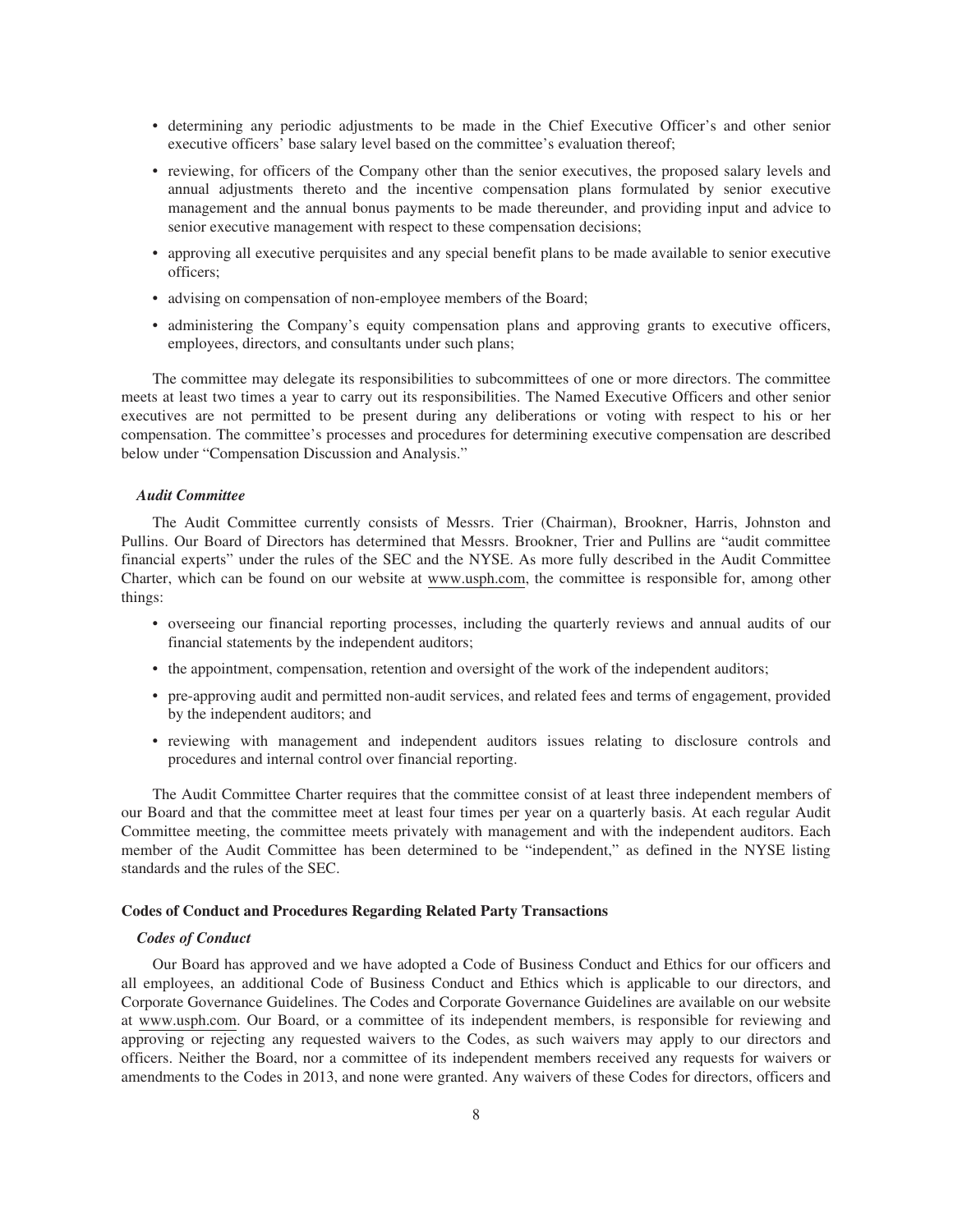employees will be disclosed in a Form 8-K filed with the SEC, which will be available on the SEC's website at www.sec.gov. The Code applicable to directors requires each director to disclose to the Board any interest he or she may have in a potential transaction, arrangement or agreement to which the Company is or will be a party, and refrain from participating directly or indirectly in the transaction unless the Board approves such participation with all interested directors abstaining from the consideration and deliberation of, and any votes concerning, such matter.

Our Board has further approved and we have adopted an additional Code of Business Conduct and Ethics, applicable to our Chief Executive Officer, Chief Financial Officer and senior financial officers, relating to dealings with our auditors and the preparation of our financial statements and other disclosures made to the public under SEC rules and regulations. This Code is available on our website at www.usph.com. The Board, or a committee of its independent members, is responsible for reviewing and approving or rejecting any requested waivers from, and amendments to, this Code. Neither the Board, nor a committee of its independent members received any requests for waivers or amendments to the Code in 2013, and none were granted. Any waivers from, and amendments to, the Code will be disclosed in a Form 8-K filed with the SEC, which will be available on the SEC's website at www.sec.gov. The Code requires the officers to disclose directly to the Audit Committee any conflicts of interest, including any material transaction or relationship involving a potential conflict of interest.

#### *Certain Relationships and Related Transactions*

The charter of the Audit Committee requires that the Audit Committee review and approve all insider and affiliated party transactions.

#### **Communications with the Board of Directors and Attendance at Annual Meeting**

The Board of Directors maintains an informal process for stockholders to communicate with the Board of Directors. Stockholders wishing to communicate with the Board of Directors should send any communication to our Secretary, at our principal executive offices, 1300 West Sam Houston Parkway South, Suite 300, Houston, Texas 77042. Any such communication must state the number of shares beneficially owned by the stockholder making the communication. The Secretary will forward such communication to the full Board of Directors or to any individual director or directors to whom the communication is directed unless the communication is unduly hostile, threatening, illegal or similarly inappropriate, in which case the Secretary has the authority to discard the communication or take appropriate legal action regarding the communication.

The Board of Directors also maintains an informal process for interested persons to communicate directly with the independent directors who periodically meet as a group in executive session. In the event an interested party wants to communicate directly with our Chairman (who presides over the executive sessions) or with the independent directors as a group, the interested party should send such communication to the attention of Chairman of the Board, labeled "CONFIDENTIAL", to our principal executive offices.

Although the Company does not have a formal policy requiring them to do so, all of the members of our Board of Directors are encouraged to attend our annual meeting of stockholders. At the 2013 annual meeting, all directors were in attendance.

#### **Compensation of Directors**

During 2013, each of our non-employee directors received \$10,000 per quarter ("Retainer Fee") for serving as a member of our Board of Directors. In addition, each of our non-employee directors is paid \$1,000 for each committee meeting attended in person or telephonically (hereinafter referred to as "Meeting Fees"). The Chairman of the Audit Committee is paid an annual \$12,500 fee. Each of the Chairmen of the Compensation Committee and Compliance Committee is paid a \$7,500 annual fee and the Chairman of the Board is paid a \$50,000 annual fee (hereinafter all referred to as "Chairman Fees"). Directors are also reimbursed for their outof-pocket travel and related expenses incurred in attending Board and committee meetings. Directors who are also our employees are not compensated separately for serving on our Board. In addition, in May 2013, each of the non-employee directors elected at the 2013 annual meeting received a grant of 3,250 shares of restricted stock vesting quarterly through April 1, 2014.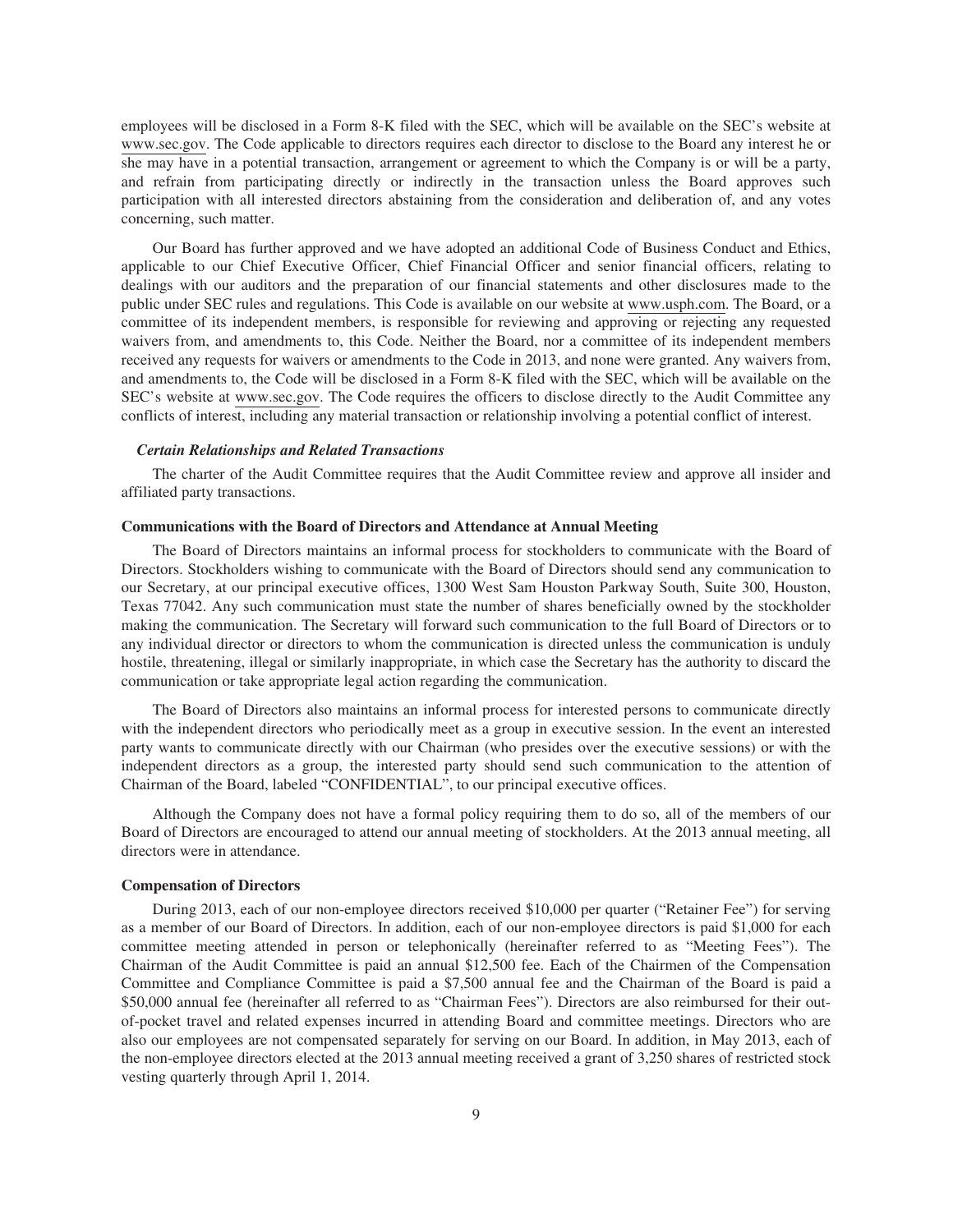#### **Director Compensation Table**

The following table discloses the cash, equity awards and other compensation earned, paid or awarded, as the case may be, to each of the Company's directors who are not executive officers during the fiscal year ended December 31, 2013.

| Fees<br>Earned<br>or Paid<br>in $Cash(1)$ | <b>Stock</b><br>Awards(2) |                                                                                                                                                                                                                                                                                                                  | Non-equity | Change in<br><b>Pension</b><br><b>Value and</b><br><b>Nonqualified</b><br><b>Deferred</b><br><b>Earnings</b> |                                              | Total                                         |
|-------------------------------------------|---------------------------|------------------------------------------------------------------------------------------------------------------------------------------------------------------------------------------------------------------------------------------------------------------------------------------------------------------|------------|--------------------------------------------------------------------------------------------------------------|----------------------------------------------|-----------------------------------------------|
|                                           |                           | $S-$                                                                                                                                                                                                                                                                                                             | $s-$       | $S-$                                                                                                         |                                              | \$123,575                                     |
|                                           |                           |                                                                                                                                                                                                                                                                                                                  | $s-$       | $\mathbf{S}$                                                                                                 |                                              | \$132,575                                     |
|                                           |                           | $S-$                                                                                                                                                                                                                                                                                                             |            | $S-$                                                                                                         |                                              | \$139,075                                     |
|                                           |                           | $S-$                                                                                                                                                                                                                                                                                                             | $S-$       | $S-$                                                                                                         |                                              | \$132,575                                     |
|                                           |                           |                                                                                                                                                                                                                                                                                                                  | $S-$       | $S-$                                                                                                         |                                              | \$140,075                                     |
|                                           |                           | $S-$                                                                                                                                                                                                                                                                                                             | S—         | $S-$                                                                                                         |                                              | \$186,575                                     |
| Reginald E. Swanson(3) $\ldots$ \$        |                           |                                                                                                                                                                                                                                                                                                                  |            | $S-$                                                                                                         |                                              | \$157,764                                     |
|                                           |                           |                                                                                                                                                                                                                                                                                                                  |            | $S-$                                                                                                         |                                              | \$149,075                                     |
|                                           |                           | Daniel C. Arnold  \$ 42,000 \$81,575<br>Mark J. Brookner \$ 51,000 \$81,575<br>Harry S. Chapman \$ 57,500 \$81,575<br>Dr. Bernard A. Harris, Jr. $\ldots$ \$ 51,000 \$81,575<br>Marlin W. Johnston  \$ 58,500 \$81,575<br>Jerald L. Pullins  \$105,000 \$81,575<br>$-$ S<br>Clayton K. Trier  \$ 67,500 \$81,575 |            | Awards compensation                                                                                          | Option incentive plan<br><b>Compensation</b> | <b>All Other</b><br>Compensation<br>\$157,764 |

(1) Includes Retainer Fees, Chairman Fees and Meeting Fees.

- (2) Stock awards were granted as restricted stock under the terms of the Company's Amended and Restated 2003 Stock Option Plan, as further amended effective March 26, 2010. For each individual, the restrictions lapsed as to 812 shares on July 1, 2013, 813 shares on October 1, 2013, 812 shares on January 1, 2014 and 813 shares on April 1, 2014. Amounts shown are the grant date fair value of the awards computed in accordance with FASB ASC Topic 718, which amounted to \$25.10 per share. Assumptions used in the calculation of these amounts are included in "Note 10 — Equity Based Plans" to our Annual Report on Form 10-K for the year ended December 31, 2013 filed with the SEC on March 11, 2014.
- (3) Other compensation represents salary and car allowance received by Mr. Swanson in his role with STAR Physical Therapy, LP, a subsidiary of the Company. During 2013, Mr. Swanson did not receive any additional compensation for being a director.

The directors have the following outstanding stock options as December 31, 2013. All stock options are fully vested and exercisable.

**Name**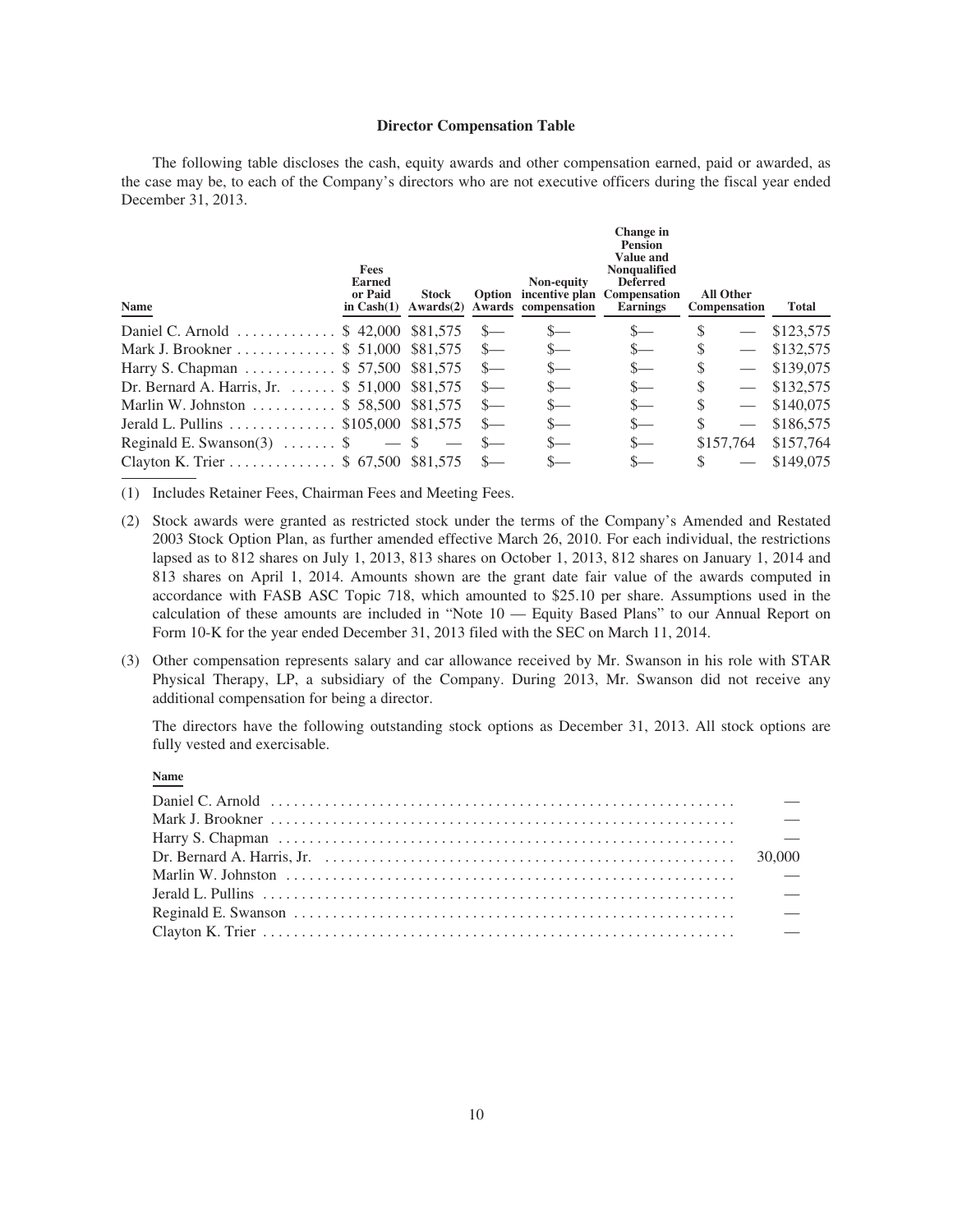### **STOCK OWNERSHIP**

#### **Stock Owned by Directors, Nominees and Executive Officers**

The following table shows the number and percentage of shares of our common stock beneficially owned by our directors, executive officers and all directors and executive officers as a group as of March 31, 2014. Each person has sole voting and investment power for the shares shown below unless otherwise indicated.

| <b>Name of Beneficial Owner</b>                                                            | Number of<br><b>Shares</b><br>Owned(1) | <b>Right</b> to<br>Acquire(2) | <b>Percent of</b><br>Common<br><b>Stock</b> |
|--------------------------------------------------------------------------------------------|----------------------------------------|-------------------------------|---------------------------------------------|
| Directors:                                                                                 |                                        |                               |                                             |
|                                                                                            | 41,846                                 |                               | $0.3\%$                                     |
| Chairman of the Board                                                                      |                                        |                               |                                             |
|                                                                                            | 134,011(3)                             |                               | $1.1\%$                                     |
| President, Chief Executive Officer and Director                                            |                                        |                               |                                             |
|                                                                                            | 60,852(4)                              |                               | $0.5\%$                                     |
| Executive Vice President, Chief Financial Officer and                                      |                                        |                               |                                             |
| Director                                                                                   |                                        |                               |                                             |
| Daniel C. Arnold $\dots \dots \dots \dots \dots \dots \dots \dots \dots \dots \dots \dots$ | 122,904                                |                               | $1.0\%$                                     |
| Vice Chairman of the Board                                                                 |                                        |                               |                                             |
|                                                                                            | 56,500(5)                              |                               | $0.5\%$                                     |
|                                                                                            | 26,750                                 |                               | $0.4\%$                                     |
| Dr. Bernard A. Harris, Jr $\ldots \ldots \ldots \ldots \ldots \ldots \ldots \ldots \ldots$ | 44,800                                 | 30,000                        | $0.4\%$                                     |
|                                                                                            | 32,490                                 |                               | $0.3\%$                                     |
|                                                                                            | 8,881(6)                               |                               | $0.1\%$                                     |
|                                                                                            | 17,502                                 |                               | $0.1\%$                                     |
| Non-Director Executive Officers:                                                           |                                        |                               |                                             |
|                                                                                            | 48,228(4)                              |                               | $0.4\%$                                     |
| <b>Chief Operating Officer</b>                                                             |                                        |                               |                                             |
| All directors and executive officers as a group $(12 \text{ persons}) \dots$               | 594.764                                | 30,000                        | 4.9%                                        |

<sup>(1)</sup> Includes shares of our common stock subject to outstanding stock options that are currently exercisable or exercisable through May 30, 2014. None of the shares are pledged.

<sup>(2)</sup> Number of shares of our common stock (of the total beneficially owned) that can be acquired through stock options exercisable through May 30, 2014.

<sup>(3)</sup> Includes 5,625 restricted shares with a quarterly vesting schedule as to the lapse of restrictions thereof with 1,875 shares vesting quarterly with the next vesting date of June 30, 2014 and continuing through December 31, 2014. Includes 10,113 restricted shares with a quarterly vesting schedule as to the lapse of restrictions thereof with 1,443 vesting quarterly with the next vesting date of June 30, 2014 and continuing through September 30, 2015 and the final 1,455 shares on December 31, 2015. Includes 27,600 restricted shares with a quarterly vesting schedule as to the lapse of restrictions thereof with 2,300 shares vesting quarterly with the next vesting date of April 1, 2014 and continuing through January 1, 2017. Also includes 30,000 restricted shares with a quarterly vesting schedule as to the lapse of restrictions thereof with 1,875 shares vesting quarterly with the next vesting date of April 1, 2014 and continuing through January 1, 2018.

<sup>(4)</sup> Includes 3,750 restricted shares with a quarterly vesting schedule as to the lapse of restrictions thereof with 1,250 shares vesting quarterly with the next vesting date of June 30, 2014 and continuing through December 31, 2014. Includes 6,742 restricted shares with a quarterly vesting schedule as to the lapse of restrictions thereof with 962 shares vesting quarterly with the next vesting date of June 30, 2014 and continuing through September 30, 2015 and the final 970 shares on December 31, 2015. Includes 13,800 restricted shares with a quarterly vesting schedule as to the lapse of restrictions thereof with 1,150 shares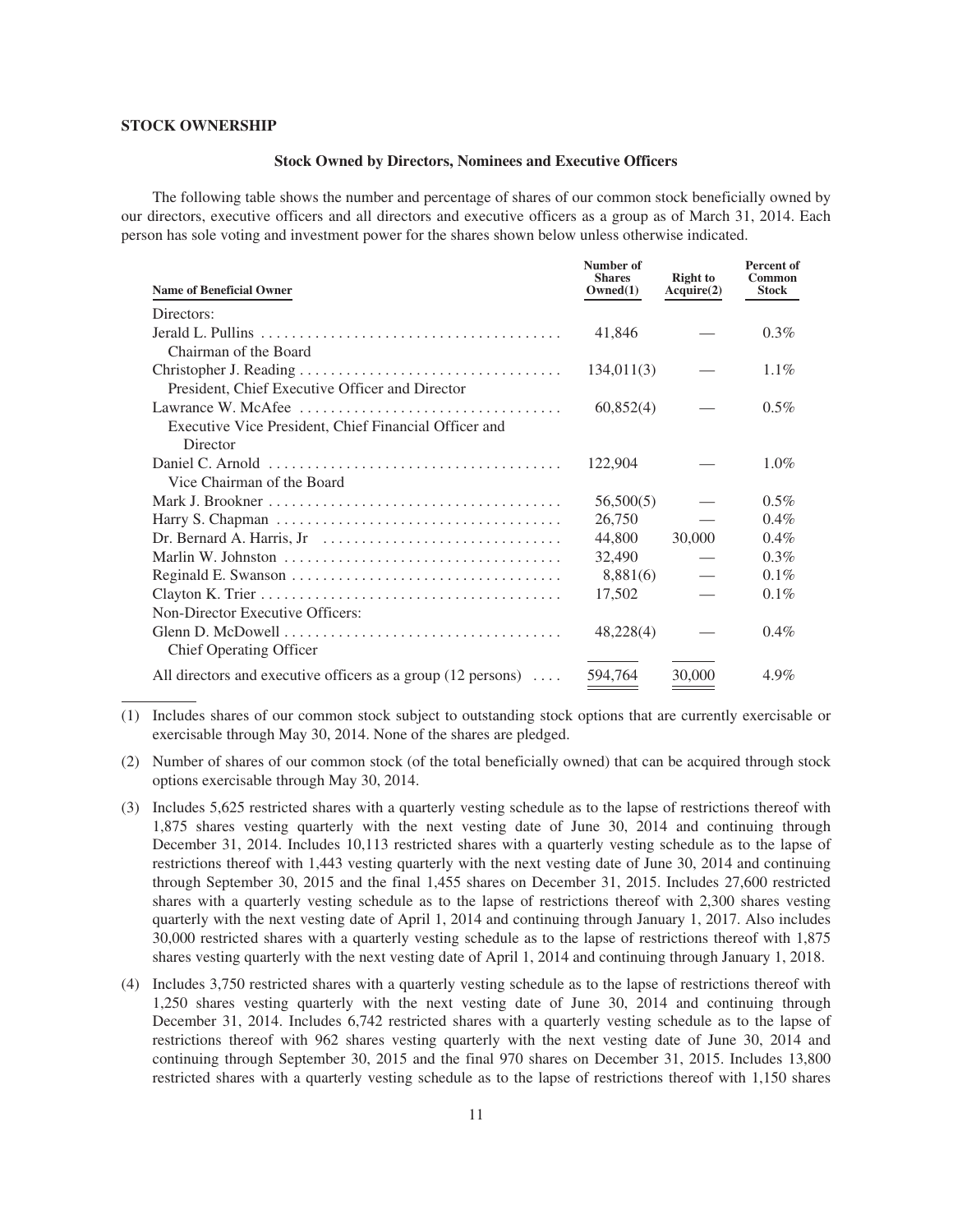vesting quarterly with the next vesting date of April 1, 2014 and continuing through January 1, 2017. Also includes 15,000 restricted shares with a quarterly vesting schedule as to the lapse of restrictions thereof with 937 shares vesting quarterly with the next vesting date of April 1, 2014 and continuing through October 1, 2017 and the final 945 shares on January 1, 2018.

- (5) Includes 49,000 shares of our common stock owned directly by Mr. Brookner and 7,500 shares of common stock held in a trust of which Mr. Brookner is the trustee.
- (6) These shares of our common stock are held by the Regg E. Swanson Revocable Trust of which Mr. Swanson is the trustee and beneficiary.

### **Stock Owned by Certain Beneficial Holders**

The table below shows the ownership of shares of our common stock by persons known to us to beneficially own more than 5% of our common stock. The information is based on the most recent statements filed with the SEC on Schedule 13G, submitted to us by those persons.

| Name and Address of Beneficial Owner                                                                                                             | Amount and<br>Nature of<br><b>Beneficial Ownership</b> | Percent of<br><b>Common Stock</b><br>Outstanding |
|--------------------------------------------------------------------------------------------------------------------------------------------------|--------------------------------------------------------|--------------------------------------------------|
| Royce & Associates, LLC $\ldots \ldots \ldots \ldots \ldots \ldots \ldots \ldots$<br>745 Fifth Avenue<br>New York, NY 10151                      | 1,655,407(1)                                           | 13.6%                                            |
| 40 East 52nd Street<br>New York, NY 10022                                                                                                        | 737,935(2)                                             | $6.0\%$                                          |
| FMR LLC $\ldots \ldots \ldots \ldots \ldots \ldots \ldots \ldots \ldots \ldots \ldots \ldots$<br>82 Devonshire Street<br><b>Boston, MA 02109</b> | 694,028(3)                                             | 5.7%                                             |
| 100 South Fifth Street<br>Minneapolis, MN 55402                                                                                                  | 629,696(4)                                             | 5.2%                                             |

<sup>(1)</sup> Royce & Associates, LLC has sole voting and dispositive power over all of the shares as disclosed in a Schedule 13G/A filed on January 16, 2014.

(4) RBC Global Asset Management (U.S.) Inc. has shared voting power over 380,057 of the shares and shared dispositive power over 629,696 of the shares as disclosed in a Schedule 13G filed on February 10, 2014.

<sup>(2)</sup> BlackRock, Inc. has sole voting power over 705,054 of the shares and sole dispositive power over 737,935 of the shares as disclosed in a Schedule 13G/A filed on January 31, 2014.Various persons associated with BlackRock, Inc. have the right to receive or the power to direct the receipt of dividends from, or the proceeds from the sale of our common stock. No one person's interest in these shares is more than five percent of the total outstanding common shares of the Company.

<sup>(3)</sup> FMR LLC has sole voting power over 145,028 of the shares and sole dispositive power over 694,028 shares as disclosed in a Schedule 13G filed on February 14, 2014. Various persons associated with FMR LLC have the right to receive or the power to direct the receipt of dividends from, or the proceeds from the sale of these shares of common stock. No one person's interest in these shares of common stock is more than five percent of the total outstanding common stock.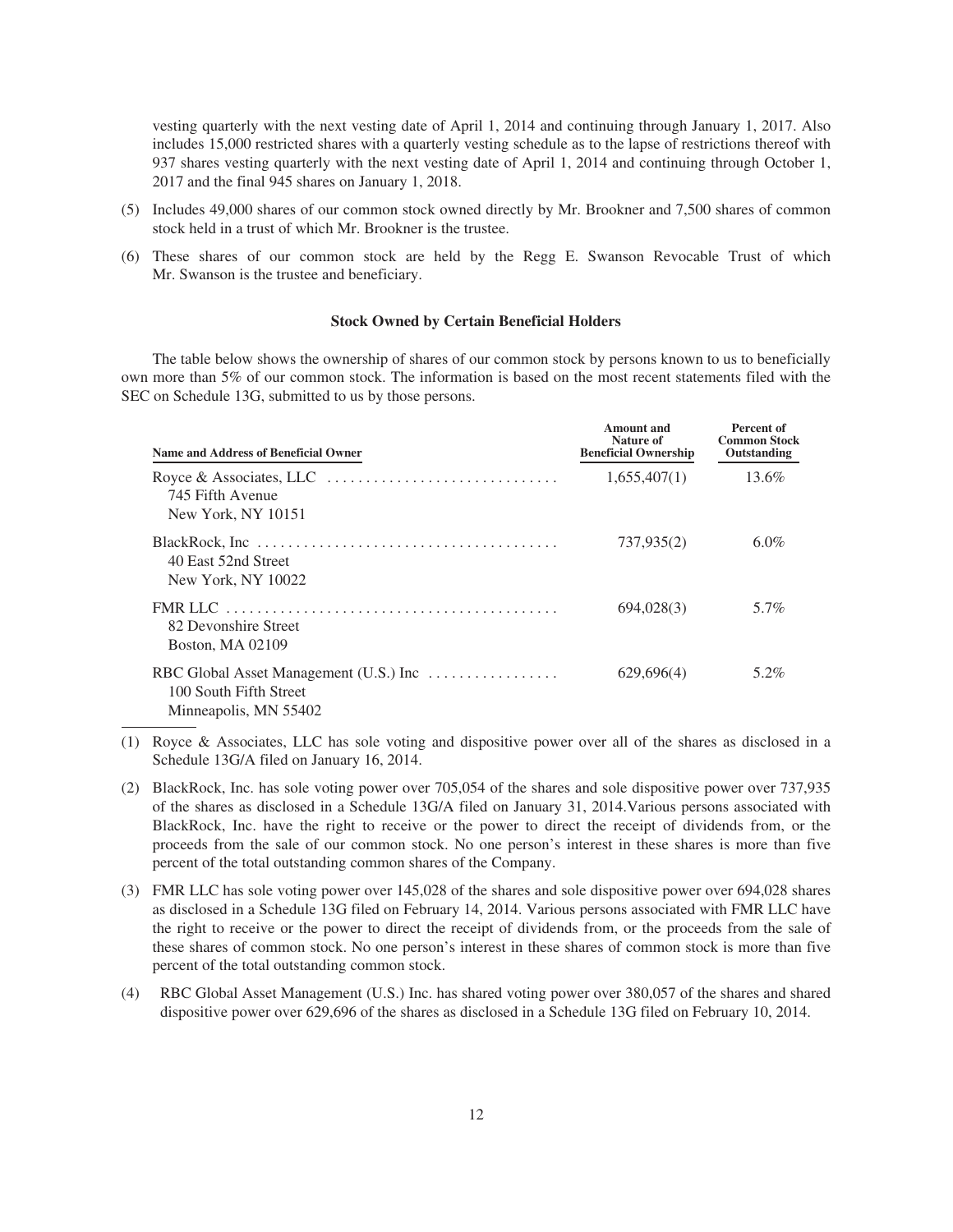#### **EXECUTIVE OFFICERS**

The current executive officers of the Company are as follows:

| Name | <b>Position</b>                                                         |
|------|-------------------------------------------------------------------------|
|      |                                                                         |
|      | Lawrance W. McAfee Executive Vice President and Chief Financial Officer |
|      |                                                                         |

For information concerning Messrs. Reading and McAfee see "Proposal 1 — Election of Directors" above.

*Glenn D. McDowell,* 57, was promoted to Chief Operating Officer effective January 24, 2005. Mr. McDowell served as our Vice President of Operations overseeing the west region since joining us in October 2003 until January 2005. From 1996 to 2003, Mr. McDowell was employed by HealthSouth Corporation, a provider of outpatient surgery, diagnostic imaging and rehabilitative healthcare services. His most recent position with HealthSouth Corporation was Vice President of Operations — West Ambulatory Division where he oversaw the operations of more than 165 outpatient rehabilitation and other facilities.

## **COMPENSATION DISCUSSION AND ANALYSIS**

The Compensation Committee, composed entirely of independent directors, administers the Company's executive compensation program. The role of the committee includes establishing and overseeing compensation and benefit programs for our executive officers including the Chief Executive Officer ("CEO") and the other executive officers listed in the Summary Compensation table below (the "Named Executive Officers"). The committee also evaluates the performance of the CEO and reviews the performance of our other executive officers every year. Based upon these performance evaluations, the committee establishes compensation for the CEO and other executive officers, and executive management consults with the committee with respect to compensation levels and plans for key employees. Elements of our executive compensation program include: base salary; annual cash incentive compensation; long-term equity incentive awards; post-employment benefits; and benefits and perquisites.

In establishing and overseeing the program, the committee's goal is to ensure that we can attract and retain superior management talent critical to our long-term success. To ensure that executive compensation is aligned with the performance of the Company and the interests of its stockholders, a significant portion of compensation available to executives is linked directly with financial results and other factors that influence stockholder value.

#### **Compensation Support**

Our management, our Human Resources department and our outside consultants, from time to time, support the committee in discharging its duties. In performing duties relating to the development and administration of our executive compensation program, our Human Resources department and the committee periodically review matters that relate to the competitive position, value and design of our short-term and long-term incentive compensation plans, performance goals and rewards available at various levels of performance.

Under its charter, the committee also may retain, at the Company's expense, compensation consultants to provide independent advice and counsel directly to the committee.

## **Peer Group Compensation**

In evaluating appropriate levels of total compensation for the Named Executive Officers, the committee gathers and analyzes data from a variety of sources. While there is not a comparable "peer group" of publiclytraded companies serving the outpatient rehab sector, the committee monitors public information on executive compensation for a number of companies providing various healthcare services which are similar in revenue volume and market capitalization to the Company. We believe this helps the committee to evaluate the competitiveness of our executive compensation program.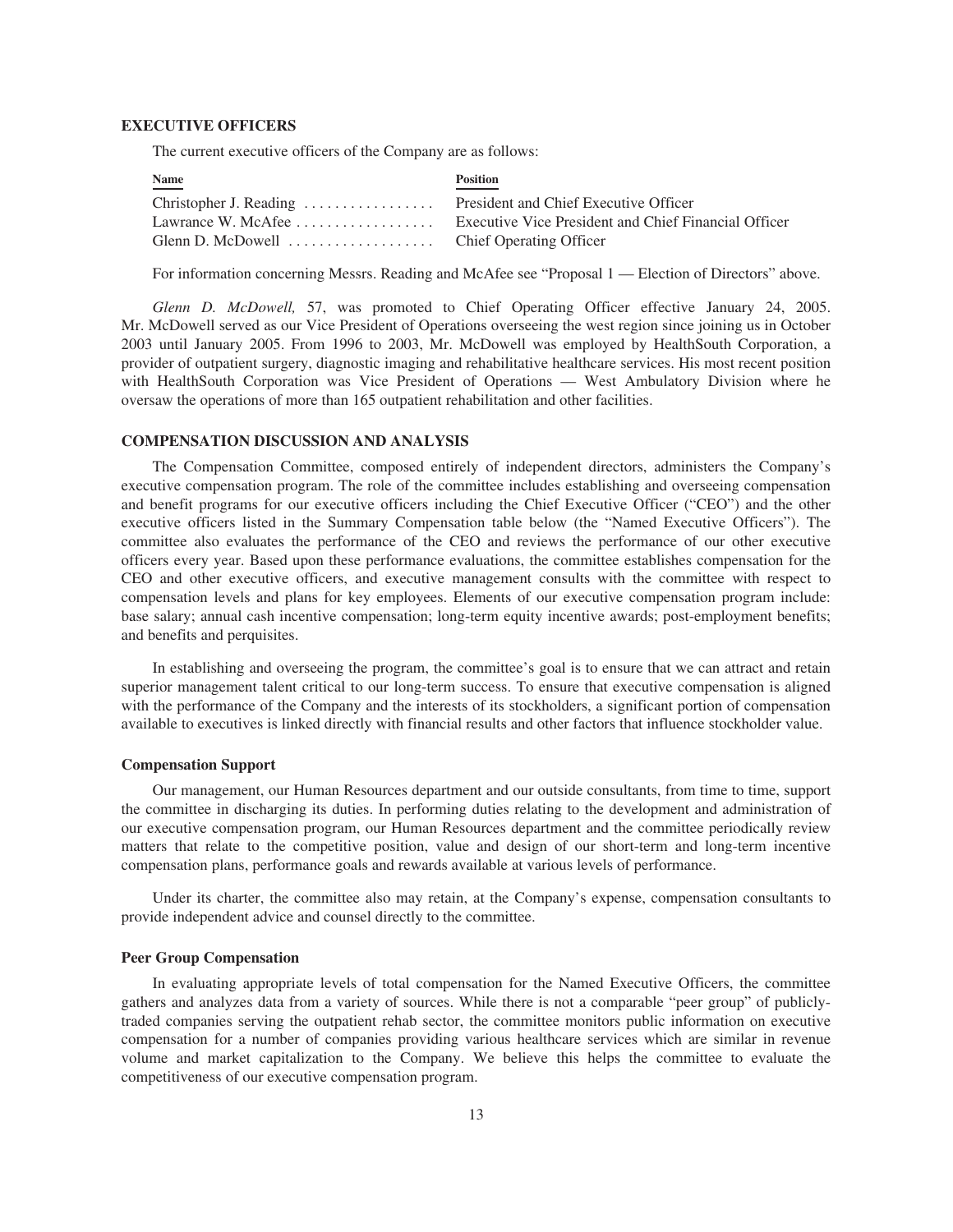#### **Limitation on Certain Trades of Company Securities**

In addition to the various trading restrictions required of Company directors and certain employees under the Exchange Act, Securities Act of 1933, as amended, and SEC rules, the U.S. Physical Therapy, Inc. Insider Trading Policy restricts certain transactions involving company securities. Among other things, directors, officers, employees and other insiders of the Company are prohibited from entering into certain hedging or monetization transactions regarding Company securities (*e.g.,* the purchase of "put" options, short positions, zero-cost collars or forward sale contracts).

#### **Compensation Philosophy and Objectives**

Our compensation policies are designed to enable us to attract, motivate and retain experienced and qualified executives. We seek to provide competitive compensation. Historically, our policy has been to provide a significant component of an executive officers' compensation through the grant of stock options or restricted shares that vest over a number of years. We believe that grants of equity-based incentives to executives and key employees help to align the interests of these persons with the interests of our stockholders.

The committee's policy is to compensate and reward executive officers and other key employees based on the combination of some or all of the following factors, depending on the person's responsibilities: corporate performance, business unit performance and individual performance. The committee evaluates corporate performance and business unit performance by reviewing the extent to which the Company has accomplished strategic business objectives, such as improved profitability, cash flow and management of working capital. The committee evaluates individual performance by comparing actual accomplishments to the objectives established for the individual under the Company's management development program. The committee determines increases in base salary and annual cash incentive awards based on actual accomplishments during the performance period and determines long-term incentive awards based on LTIP (as defined below) criteria.

The committee believes that compensation to executive officers should be aligned closely with the Company's performance on both a short-term and long-term basis. As a result, a significant portion of compensation to each executive officer is "at risk" and tied directly to the attainment of financial performance goals. The executive compensation program is also designed to incentivize continuous improvements in financial performance by providing enhanced compensation as results improve. While a significant portion of compensation to the Company's executive officers is performance-based, the committee also believes it prudent to provide competitive base salaries and benefits in order to attract and retain the management talent necessary to achieve our long-term strategic objectives. The committee also takes into account the compensation practices of certain comparably-sized healthcare service companies to ensure that the Company is able to attract, retain and reward executive officers whose contributions are critical to our long-term success.

#### *Base Salaries*

Other than the base salary of the Named Executive Officers which were initially set by an employment agreement (see "Employment and Consulting Agreements" below), base salaries of executives are initially determined by evaluating the responsibilities of the position, the experience and knowledge of the individual and the competitive marketplace for executive talent. Base salaries for executive officers, including those with employment agreements, are reviewed annually by the committee based on, among other things, individual performance and responsibilities, inflation and competitive market conditions.

#### *Annual Cash Incentive Compensation*

Based on individual and Company performance, incentive compensation opportunities are available to a wide range of our employees. We believe that incentive compensation is effective in reinforcing both the overall values of our Company and our specific operating goals.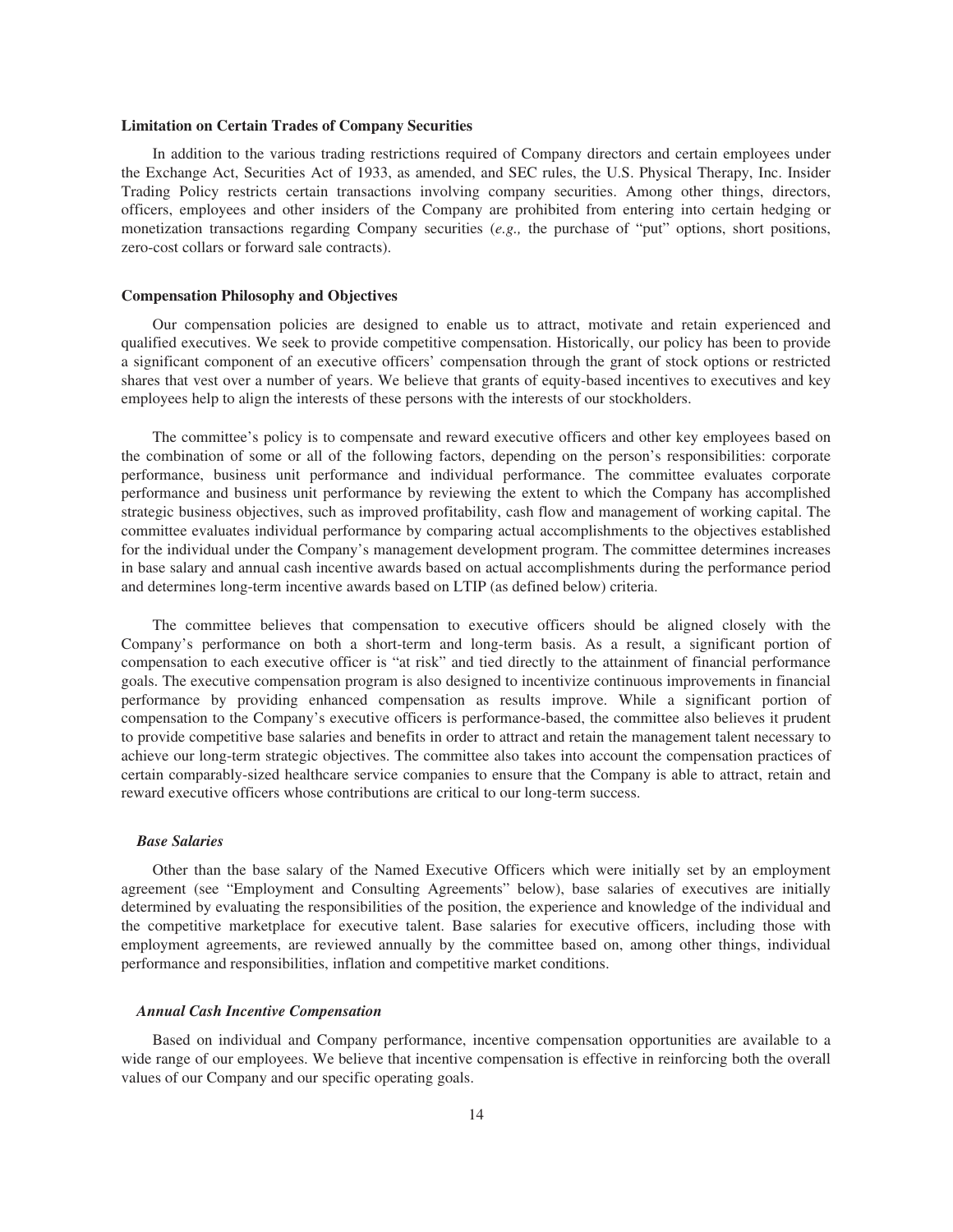Incentive compensation programs are designed to focus employees' attention on our key performance goals, to identify the expected levels of performance and to reward individuals who meet or exceed our expectations. The aggregate amounts available for incentive awards are determined by our overall financial performance. The actual awards paid to individual recipients, other than to executive officers, are formulated by management, generally payable on an annual basis and reviewed by the committee prior to payment. The committee formulates and determines incentive awards for Named Executive Officers. See "Summary Compensation Table" below.

For 2013, the Company's Named Executive Officers were eligible to receive cash bonus awards under the Company's Objective Cash Bonus Plan and Discretionary Cash Bonus Plan that amounted to a maximum of 125% of their respective base salaries. For a detailed description of these plans, see the Company's Current Report on Form 8-K filed with the SEC on April 1, 2013. Under the Objective Cash Bonus Plan, the Executive Participants were eligible to earn a cash bonus award of up to 25% of their respective base salaries dependent upon the Company achieving diluted earnings per share in the range of \$1.51 to \$1.63 or more. Based on the adjusted diluted earnings per share from continuing operations of \$1.45 for 2013, the Executive Participants did not receive an Objective Cash Bonus award for 2013. Under the Discretionary Cash Bonus Plan, the Executive Participants' were awarded cash bonuses in amounts determined by the Compensation Committee. The discretionary cash award was based upon a subjective determination of the committee utilizing certain performance criteria as detailed in the plan. However, the committee did not consider it practicable to, nor did it attempt to, quantify, rank or otherwise assign relative weights to the specific performance criteria it considered in reaching its decision. In considering these performance criteria, the individual members of the committee may have given different weights to different performance criteria. The discretionary performance criteria were not intended to be rigid or formulaic but rather served as a framework under which the committee reviews the total compensation and performance of the Executive Participants to determine what incentive amount is appropriate for any specific year. The Executive Participants received the following Discretionary Cash Bonus: \$369,516 for Mr. Reading, \$278,880 for Mr. McAfee and \$230,408 for Mr. McDowell. The total cash bonus for the 2013 year, inclusive of the Objective Cash Bonus Plan and Discretionary Cash Bonus Plan, paid to Messrs. Reading, McAfee and McDowell was \$369,516, \$278,880, and \$230,408, respectively. These bonuses were paid in March 2014.

#### *Long-term Equity Incentive Awards*

For 2013, the Named Executive Officers were eligible to receive awards consisting of shares of restricted common stock under the Company's Long-Term Incentive Plan. For a detailed description of this plan, see the Company's Current Report Form 8-K filed with the SEC on April 1, 2013. Under the Long-Term Incentive Plan, Messrs. Reading, McAfee and McDowell were eligible to earn up to 40,000, 20,000 and 20,000 shares of restricted common stock, respectively, based upon a subjective determination of the committee. The committee utilized certain performance criteria as detailed in the plan but generally did not consider it practicable to, nor did it attempt to, quantify, rank or otherwise assign relative weights to the specific performance criteria it considers in reaching its decision. In considering these performance criteria, the individual members of the committee may have given different weights to different performance criteria. The discretionary performance criteria were not intended to be rigid or formulaic but rather served as a framework under which the committee reviews the total compensation and performance of the Executive Participants to determine what incentive amount is appropriate for any specific year. On March 3, 2014, for 2013, Messrs. Reading, McAfee and McDowell were granted an aggregate of 30,000, 15,000 and 15,000 shares of restricted common stock, respectively, representing the total shares awarded under the Long-Term Incentive Plan. The restricted shares vest evenly over 16 quarters with the first vesting occurring on April 1, 2014.

The Objective Cash Bonus Plan, Discretionary Cash Bonus Plan, and Long-Term Incentive Plan collectively are hereinafter together referred to as the "2013 Executive Incentive Plan".

Our Amended and Restated 2003 Stock Incentive Plan (the "Stock Incentive Plan") and our Amended and Restated 1999 Employee Stock Option Plan ("1999 Stock Option Plan") are intended to align employee and outside director interests with stockholders' interests, to provide incentives to our key employees by encouraging their ownership of our common stock and to aid us in attracting and retaining key employees, upon whose efforts our success and future growth depends.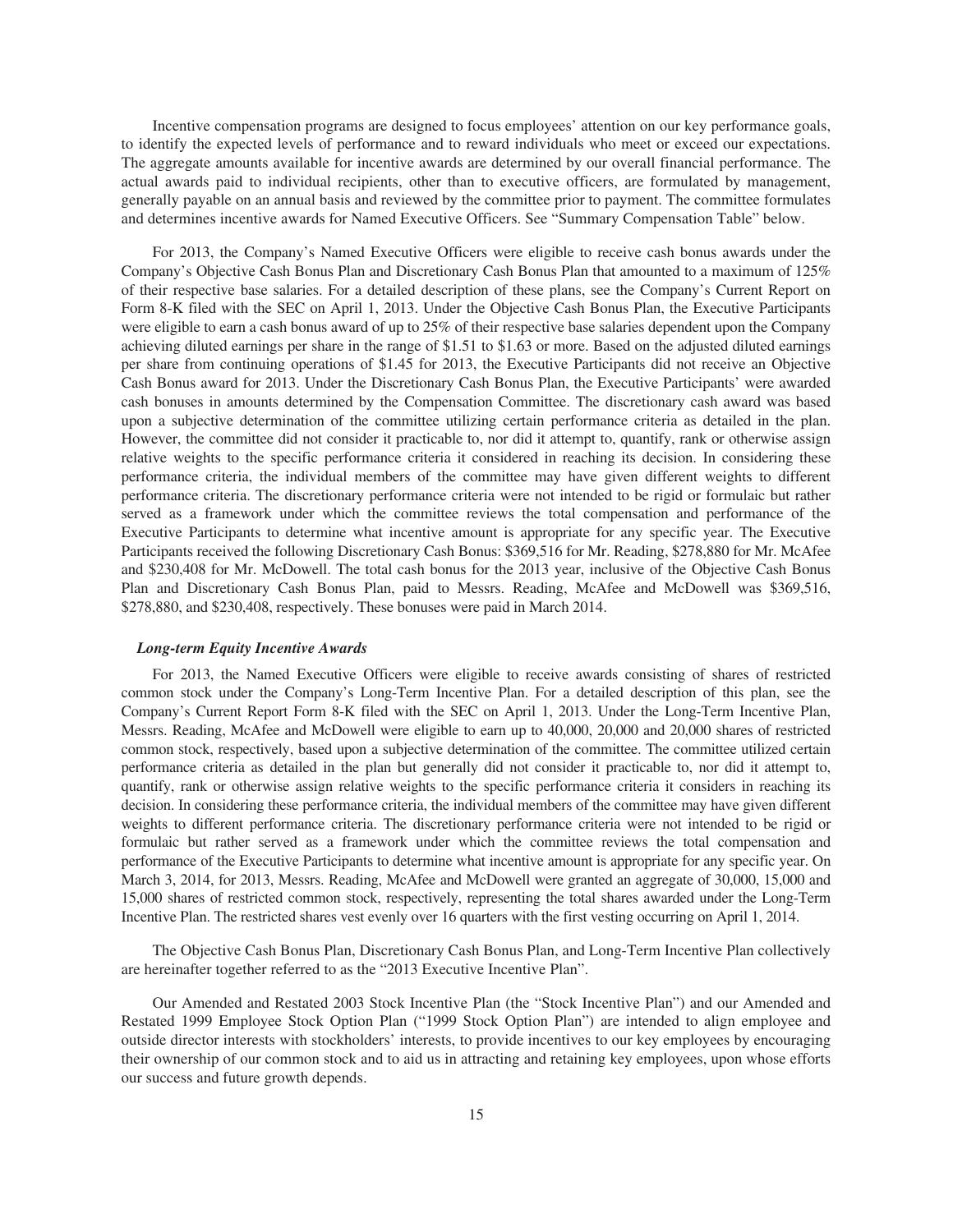Equity grants are made at the discretion of the committee, which administers the Company's equity compensation plans. Previously, the committee made such grants in the form of stock options, but has favored using restricted stock grants over the past five years, which is a growing trend among publicly-traded companies in the United States. The objective of such long-term equity-based awards, which generally vest over three to five years, is primarily to incentivize management and key employees for future performance rather than to reward specific past performance. Individual grant sizes, which tend to be less for restricted stock than would otherwise be granted for stock options, are primarily determined based on the employee's duties and level of responsibility and his or her ability to exert significant influence and make meaningful contributions to the overall future success of the Company and, to a lesser degree, organizational and individual performance. At the discretion of the committee, and based on the recommendation of management, equity grants may also be used as an incentive for candidates recruited to fill key positions and for existing employees who receive significant promotions with increased responsibilities.

#### *Post-Employment Benefits*

We have entered into employment agreements with our Named Executive Officers that provide for the payment of severance and other post-termination benefits depending on the nature of the termination, including severance payments in the event of a termination following a "change in control." The committee believes that the terms and conditions of these agreements are reasonable and assist us in retaining the executive talent needed to achieve our objectives. In particular, the termination agreements, in the event of a "change in control," help executives focus their attention on the performance of their duties in the best interests of the stockholders without being concerned about the consequences to them of a change in control and help promote continuity of senior management. Information regarding the specific payments that are applicable to each termination event, as well as the effect on unvested equity awards, is provided under the heading "Executive Compensation — Post Termination/Change-in-Control Benefits" below.

#### *Benefits and Perquisites*

*Defined Contribution Plan.* The Company currently maintains three qualified retirement plans pursuant to Internal Revenue Code Section 401(k) (the "401(k) Plans") covering substantially all employees subject to certain minimum service requirements. The 401(k) Plans allow employees to make voluntary contributions and provide for discretionary matching contributions by the Company. The assets of the 401(k) Plans are held in trust for grantees and are distributed upon the retirement, disability, death or other termination of employment of the grantee. Management, in its discretion, determines the amount of any Company contributions. We contributed \$500,000 in aggregate to two of the 401(k) Plans during 2013.

*Life Insurance.* The Company maintains, at its expense, for the benefit of each of its full-time employees, life insurance policies in the amount of one times the employee's annual salary, up to \$200,000.

*Health and Welfare Benefits.* All executive officers, including the Named Executive Officers, are eligible for welfare benefits from the Company including: medical, dental, vision, life insurance, short-term disability and long-term disability. Named Executive Officers participate in these plans on the same basis and subject to the same costs, terms and conditions as other salaried employees at their work location.

## **Employment and Consulting Agreements**

The Company has entered into employment agreements with each of Messrs. Reading and McAfee. These agreements, which presently expire on December 31, 2015, provide for automatic one-year renewals if not terminated on at least 12 months prior notice. Both Messrs. Reading and McAfee are entitled to a special benefit payment equal to \$500,000 (payable in equal amounts over the remaining term of the agreement) as defined by their respective employment agreements in the event of a change in control and if Mr. Reading does not continue as the President and Chief Executive Officer of the Company after the change in control, or Mr. McAfee does not continue as the Executive Vice President and Chief Financial Officer of the Company after the change in control.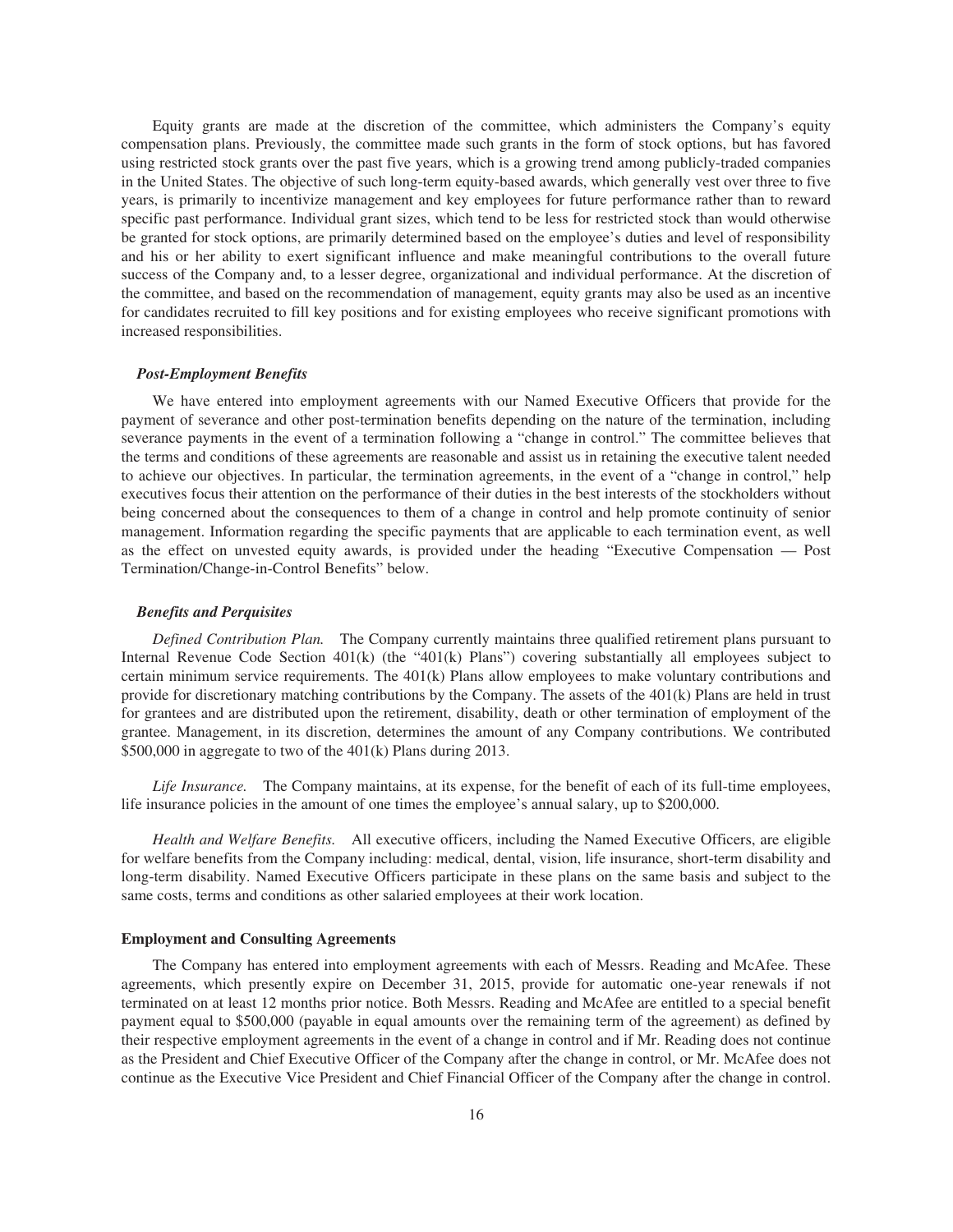In addition, if either executive is terminated without cause or resigns for good reason (as defined under their respective agreement), he is entitled to his base salary through the remaining term of the contract, an amount equal to his last year's bonus or the average over the last three years, whichever is greater, and accrued but unpaid vacation. The employment agreements also provide for certain non-competition and non-solicitation covenants that extend up to two years after termination of employment. Effective January 1, 2014, the annual base salaries under the agreements were increased to \$577,000 for Mr. Reading and \$420,000 for Mr. McAfee.

The Company has also entered into an employment agreement with Mr. Glenn D. McDowell. This agreement, which presently expires on December 31, 2015, provides for automatic one-year renewals if not terminated on at least 12 months prior notice. If a change in control occurs and Mr. McDowell does not continue as our Chief Operating Officer after the change of control, Mr. McDowell will be entitled to a change of control benefit payment of \$283,333 (payable in equal amounts over the remaining term of the agreement). If the employment of Mr. McDowell is terminated by the Company without cause or by Mr. McDowell for good reason, he would be entitled to receive the compensation then in effect for the remainder of the term of the contract, an amount equal to his last year's bonus or the average over the last three years, whichever is greater, and accrued but unpaid vacation. The employment agreement also provides for certain non-competition and nonsolicitation covenants that extend up to two years after termination of employment. Effective January 1, 2014, Mr. McDowell's annual base salary was increased to \$377,000 per year.

Messrs. Reading, McAfee and McDowell's employment agreements may each be terminated by the Company prior to the expiration of their term. See "Executive Compensation — Post Termination/Change-in-Control Benefits" below for a detailed discussion of the termination and change in control provisions contained in these agreements.

We do not have any executive retention and severance arrangements or change in control agreements with our Named Executive Officers other than those described above.

#### **Compensation of Named Executive Officers**

Mr. Reading joined our Company in November 2003 as Chief Operating Officer and, effective November 1, 2004, was promoted to President and Chief Executive Officer. Under his employment agreement with us (see "Employment and Consulting Agreements" above), Mr. Reading's annual base salary is subject to adjustment by the Compensation Committee. For the last three years, his annual base salary was \$430,000 (during 2011), \$530,000 (during 2012) and \$560,000 (during 2013) and further increased to \$577,000 effective as of January 1, 2014. During each of 2011, 2012 and 2013, Mr. Reading participated in an executive incentive plan specific to such year that was approved by the Compensation Committee and filed with the SEC on Form 8-K. In accordance with such executive incentive plans, Mr. Reading (i) was granted 23,100 shares of restricted stock and was paid a cash bonus of \$331,100 for 2011 and (ii) was granted 36,800 shares of restricted stock and was paid a cash bonus of \$445,200 for 2012. As previously disclosed, for 2013, Mr. Reading was paid a cash bonus of \$369,516 and was granted 30,000 shares of restricted stock on March 3, 2014.

Mr. McAfee joined our Company in September 2003 as Chief Financial Officer and, effective November 1, 2004, was promoted to Executive Vice President. Under his employment agreement with us (see "Employment and Consulting Agreements" above), Mr. McAfee's annual base salary is subject to adjustment by the Compensation Committee. For the last three years, his annual base salary was \$385,000 (during 2011), \$400,000 (during 2012), \$410,000 (during 2013) and further increased to \$420,000 effective as of January 1, 2014. During each of 2011, 2012 and 2013, Mr. McAfee participated in an executive incentive plan specific to such year that was approved by the Compensation Committee and filed with the SEC on Form 8-K. In accordance with such executive incentive plans, Mr. McAfee (i) was granted 15,400 shares of restricted stock and was paid a cash bonus of \$296,450 for 2011 and (ii) was granted 18,400 shares of restricted stock and was paid a cash bonus of \$256,000 for 2012. As previously disclosed, for 2013, Mr. McAfee was paid a cash bonus of \$278,880 and was granted 15,000 shares of restricted stock on March 3, 2014.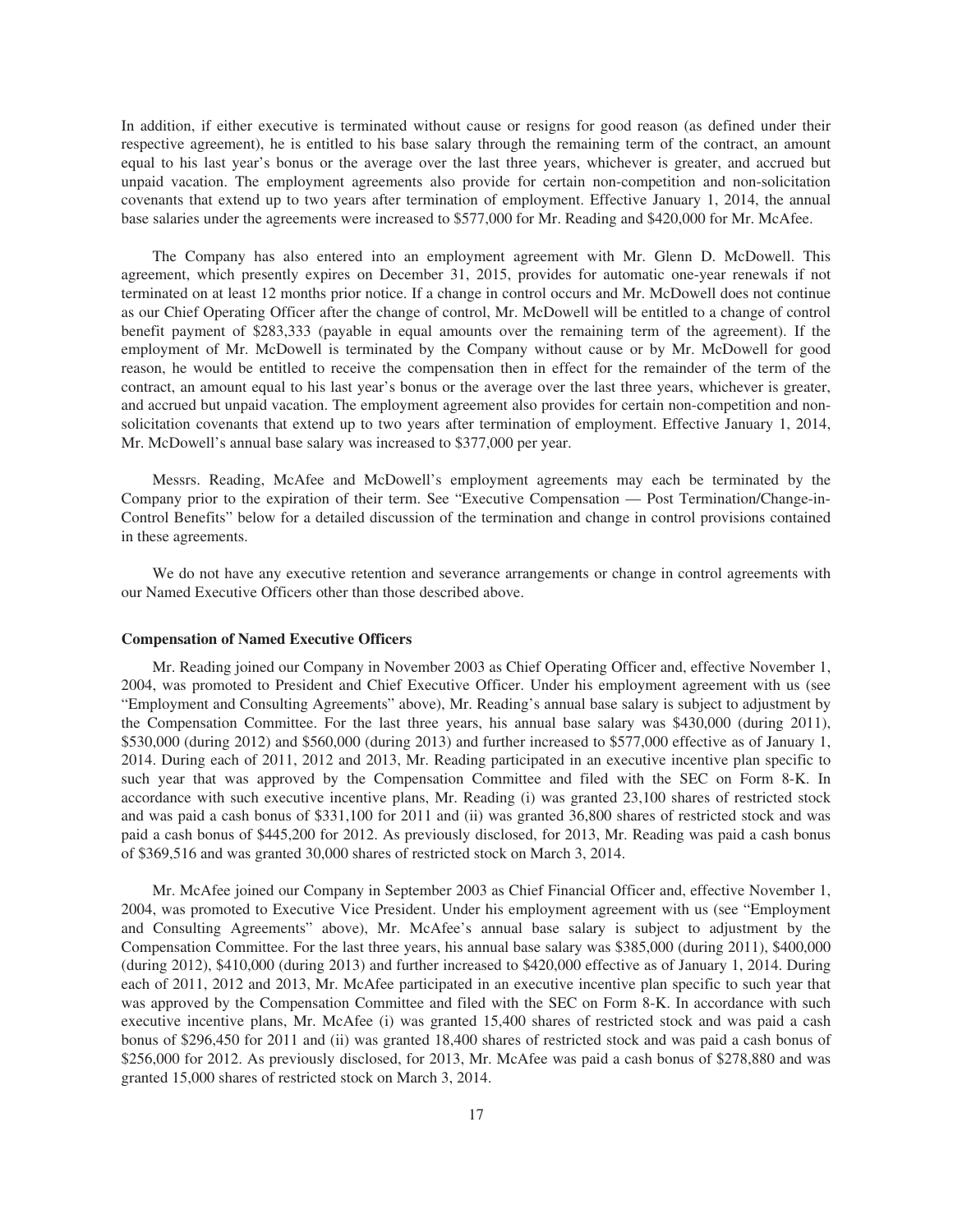Mr. McDowell joined our Company in October 2003 as Vice President of Operations overseeing the west region and, effective January 24, 2005, was promoted to Chief Operating Officer. Mr. McDowell's employment agreement with us was entered into on May 24, 2007 (see "Employment and Consulting Agreements" above). For the last three years, his annual base salary was \$290,000 (during 2011), \$340,000 (during 2012) and \$365,000 (during 2013), and further increased to \$377,000 effective as of January 1, 2014. During each of 2011, 2012 and 2013, Mr. McDowell participated in an executive incentive plan specific to such year that was approved by the Compensation Committee and filed with the SEC on Form 8-K. In accordance with such executive incentive plans, Mr. McDowell (i) was granted 15,400 shares of restricted stock and was paid a cash bonus of \$223,300 for 2011, and (ii) was granted 18,000 shares of restricted stock and was paid a cash bonus of \$217,600 for 2012. As previously disclosed, for 2013, Mr. McDowell was paid a cash bonus of \$230,408 and was granted 15,000 shares of restricted stock on March 3, 2014.

In determining the appropriate compensation for Messrs. Reading, McAfee and McDowell, the Compensation Committee evaluates our overall corporate performance under their leadership, as well as each individual contribution to key strategic, financial and development objectives. The committee utilizes a combination of quantitative measures and qualitative factors in reviewing executive performance and compensation.

#### **Compensation Deductibility Policy**

Under Section 162(m) of the Code and applicable Treasury regulations, no deduction is allowed for annual compensation in excess of \$1 million paid by a publicly traded corporation to its chief executive officer and the four other most highly compensated officers. Under those provisions, however, there is no limitation on the deductibility of "qualified performance-based compensation."

In general, our policy is to maximize the extent of tax deductibility of executive compensation under the provisions of Section 162(m) so long as doing so is compatible with the most appropriate methods and approaches for the design and delivery of compensation to our executive officers.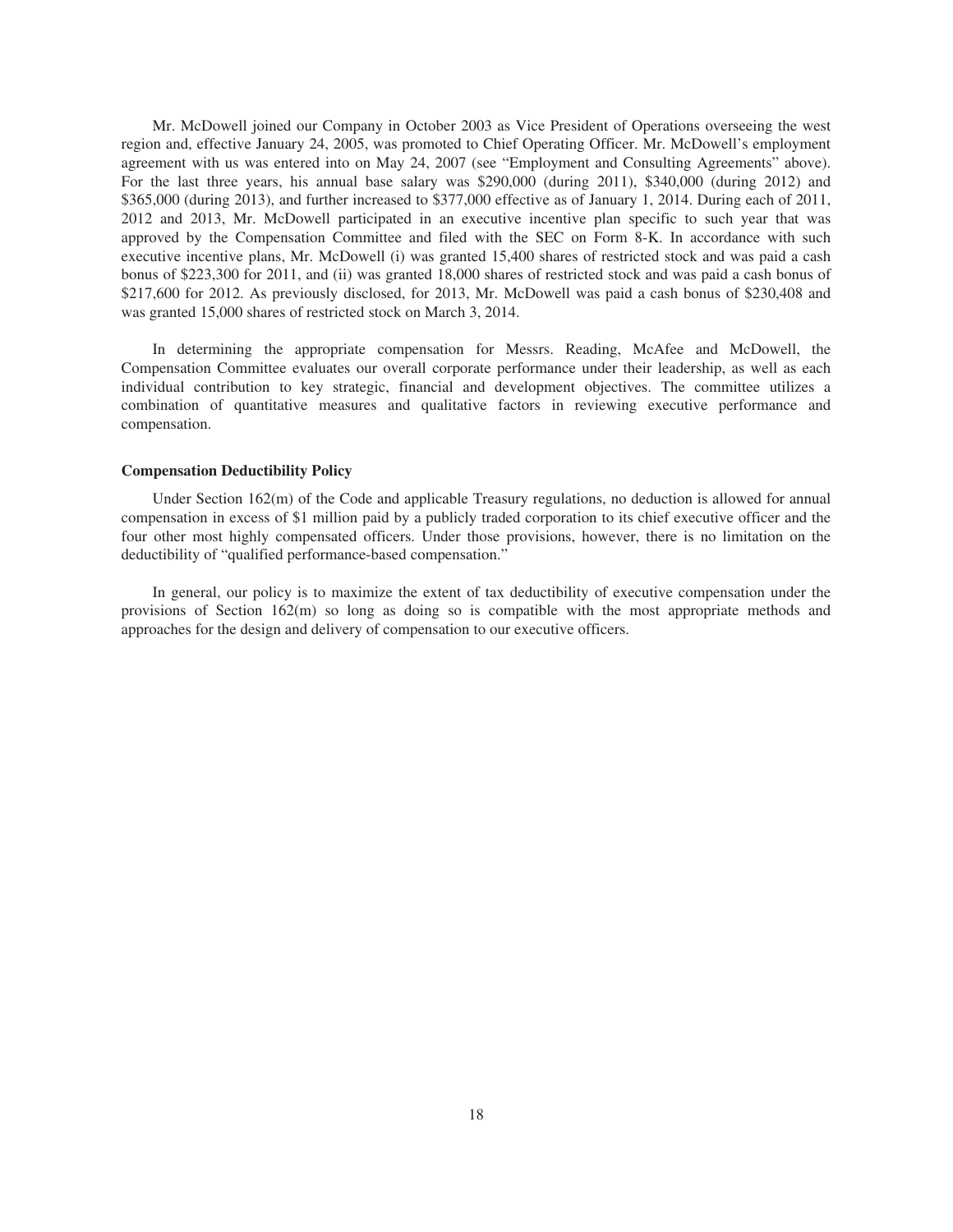#### **Executive Compensation**

#### **Summary Compensation Table**

The following table sets forth the compensation paid or accrued for services rendered in all capacities on behalf of the Company during 2013, 2012 and 2011 to Messrs. Reading, McAfee and McDowell.

| <b>Summary Compensation Table</b>                           |  |  |
|-------------------------------------------------------------|--|--|
| For the Fiscal Years Ended December 31, 2013, 2012 and 2011 |  |  |

| <b>Name and Principal Position Year</b> | Salary<br>$(\$)$ | $(\$)$            | <b>Stock</b><br>$(\$)$ | Option<br>(S)     | Non-<br>Equity<br>Incentive<br>Plan<br><b>Bonus Awards (1) Awards Compensation (2) Compensation Compensation (3)</b><br>$\left( \mathcal{S} \right)$ | Change in<br><b>Pension</b><br><b>Value and</b><br><b>Non-Oualified</b><br><b>Deferred</b><br>$\mathbf{Earnings}(\mathbf{\$})$ | <b>All Other</b><br>$\left( \mathbf{S} \right)$ | Total<br>$(\$)$ |
|-----------------------------------------|------------------|-------------------|------------------------|-------------------|------------------------------------------------------------------------------------------------------------------------------------------------------|--------------------------------------------------------------------------------------------------------------------------------|-------------------------------------------------|-----------------|
| Christopher J. Reading  2013 558,730    |                  |                   | 974,400                |                   | 369,516                                                                                                                                              |                                                                                                                                | 1.242                                           | 1,903,888       |
| Chief Executive Officer                 | 2012 526.154     |                   | 853.768                |                   | 445,200                                                                                                                                              |                                                                                                                                | 810                                             | 1,825,932       |
|                                         | 2011 428,577     |                   | 471,654                | $\hspace{0.05cm}$ | 331,100                                                                                                                                              |                                                                                                                                | 810                                             | 1.232.141       |
| Lawrance W. McAfee                      | 2013 409.577     |                   | 487,200                |                   | 278,880                                                                                                                                              |                                                                                                                                | 2.322                                           | 1.177.979       |
| Chief Financial Officer                 | 2012 399.423     | $\hspace{0.05cm}$ | 426,884                |                   | 336,000                                                                                                                                              |                                                                                                                                | 2.322                                           | 1,164,629       |
|                                         | 2011 384,423     |                   | 314,436                |                   | 296,450                                                                                                                                              |                                                                                                                                | 2,322                                           | 997.631         |
| Glenn D. McDowell                       | 2013 363,942     |                   | 487,200                |                   | 230,408                                                                                                                                              |                                                                                                                                | 2.322                                           | 1.083.872       |
| <b>Chief Operating Officer</b>          | 2012 338,076     |                   | 426,884                |                   | 277,600                                                                                                                                              |                                                                                                                                | 2.322                                           | 1,044,882       |
|                                         | 2011 288,654     |                   | 314.436                |                   | 223,300                                                                                                                                              |                                                                                                                                | 1.242                                           | 827.632         |

1. For 2013, stock awards were granted in accordance with the 2013 Executive Incentive Plan as restricted stock under the terms of the Stock Incentive Plan as follows: Mr. Reading was awarded 30,000 shares and Messrs. McAfee and McDowell were awarded 15,000 shares each. For 2012, stock awards were granted in accordance with the 2012 Executive Incentive Plan as restricted stock under the terms of the Stock Incentive Plan as follows: Mr. Reading was awarded 36,800 shares and Messrs. McAfee and McDowell were awarded 18,400 shares each. For 2011, stock awards were granted in accordance with the Company's executive incentive plan for such calendar year as restricted stock under the terms of the Stock Incentive Plan as follows: Mr. Reading was awarded 23,100 shares and Messrs. McAfee and McDowell were awarded 15,400 shares each. Amounts shown are the grant date fair value of the awards computed in accordance with FASB ASC Topic 718 which amounted to a weighted average of \$32.48 per shares for 2013, \$23.20 per share for 2012 and \$20.42 per share for 2011. Assumptions used in the calculation of these amounts are included in "Note 10 — Equity Based Plans" of the Notes to the Consolidated Financial Statements in Item 8 of our Annual Report on Form 10-K for the year ended December 31, 2013 filed with the SEC on March 11, 2014.

- 2. For 2013, the amounts represent the cash bonuses earned under the 2013 Executive Incentive Plan and paid in March 2014. For 2012, the amounts represent the cash bonuses earned under the 2012 Executive Incentive Plan of which a portion was paid in December 2012 and a portion in March 2013. For 2011, the amounts represent the cash bonuses earned under the Company's executive incentive plan for such calendar year and paid in March 2012. See "Compensation Discussion and Analysis — Annual Cash Incentive Compensation" for further details.
- 3. Represents the value of life insurance premiums for life insurance coverage provided to the Named Executive Officers.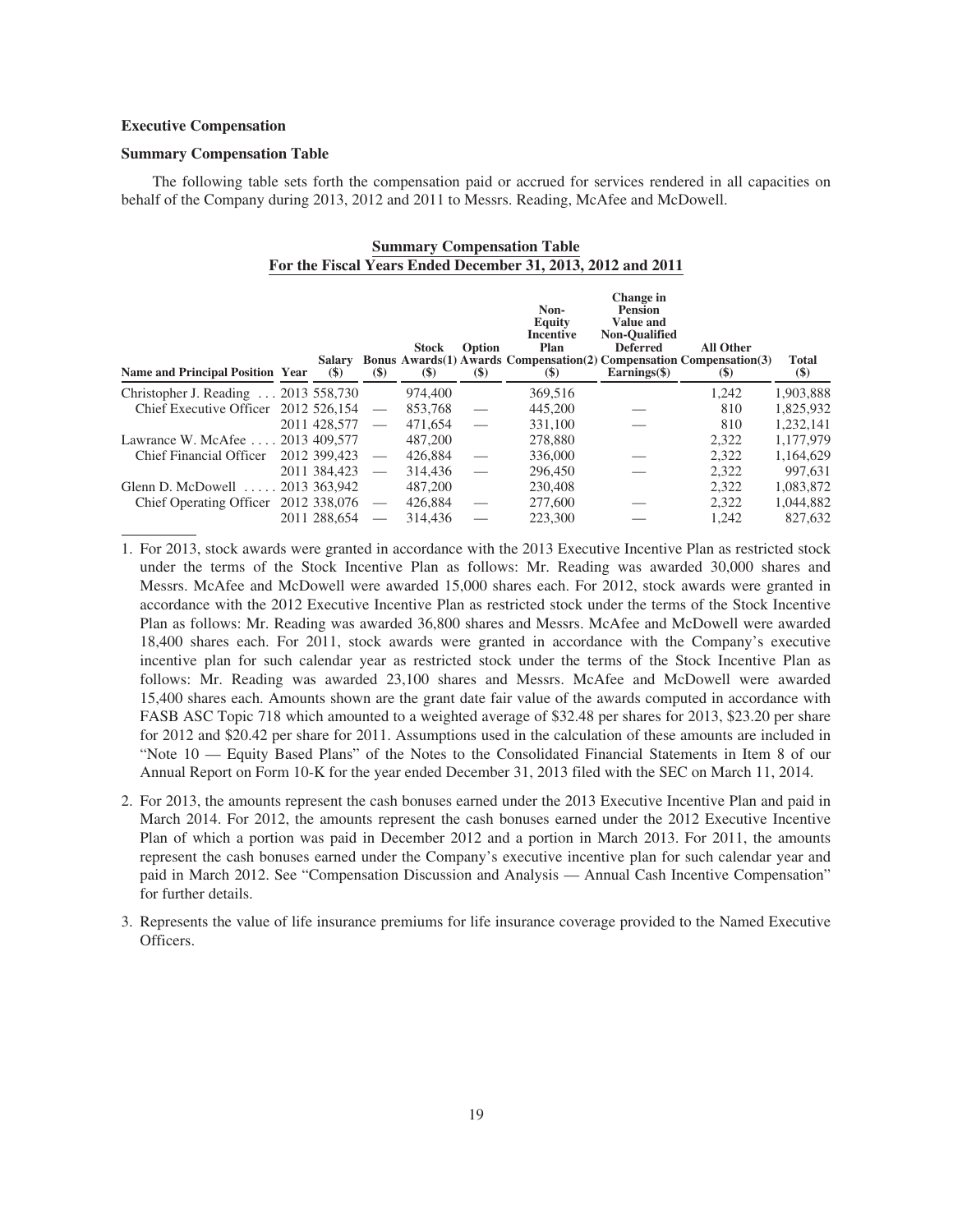## **Grants of Plan-Based Awards**

The following table sets forth the grants of plan-based awards during 2013 to the Named Executive Officers:

|                                             |               |                                 | <b>Estimated Possible Payouts</b><br><b>Under Non-Equity</b><br>Incentive Plan Awards(1): |                               | <b>Estimated Possible Payouts</b><br><b>Under Equity</b><br><b>Incentive Plan Awards(1):</b> | <b>Grant Date</b><br><b>Fair Value</b> |                          |                          |
|---------------------------------------------|---------------|---------------------------------|-------------------------------------------------------------------------------------------|-------------------------------|----------------------------------------------------------------------------------------------|----------------------------------------|--------------------------|--------------------------|
| <b>Name</b>                                 | Grant<br>Date | <b>Threshold</b><br><b>(\$)</b> | <b>Target</b><br><b>(\$)</b>                                                              | <b>Maximum</b><br><b>(\$)</b> | <b>Threshold</b><br>#                                                                        | <b>Target</b><br>(#)                   | <b>Maximum</b><br>$(\#)$ | of Stock<br>Awards(2)    |
| Christopher J. Reading $\ldots$ 3/27/2013   |               | $S-$                            |                                                                                           | \$700,000 \$700,000           |                                                                                              | 40,000                                 | 40,000                   | \$1,299,200              |
| Lawrance W. McAfee $\ldots$ 3/27/2013       |               | $S-$                            |                                                                                           | \$512,500 \$512,500           |                                                                                              | 20,000                                 | 20,000                   | 649,600<br><sup>\$</sup> |
| Glenn D. McDowell $\ldots \ldots$ 3/27/2013 |               | $S-$                            |                                                                                           | \$456,250 \$456,250           |                                                                                              | 20,000                                 | 20,000                   | 649,600                  |

## Grant of Plan-Based Awards

1. Possible payments and equity grants under the 2013 Executive Incentive Plan. See the Summary Compensation Table above for actual amounts earned for 2013. The cash earned was paid in March 2014 and the shares of restricted common stock were granted on March 3, 2014.

2. Amounts shown are the grant date fair value of the awards computed in accordance with FASB ASC Topic 718 which amounted to a weighted average of \$32.48 per share. See "Note 10 — Equity Based Plans" to the consolidated financial statements in Item 8 of our Annual Report on Form 10-K for the year ended December 31, 2013 filed with the SEC on March 11, 2014 for a description of the valuations and a description of the equity plans.

#### **Narrative Disclosure to Summary Compensation Table and Grants of Plan-Based Awards Table**

See "Employment and Consulting Agreements" above and "Post-Termination/Change-in-Control Benefits" below for the material terms of our employment agreements with our Named Executive Officers. See "Compensation Discussion and Analysis" above for an explanation of the amount of salary and bonus in proportion to total compensation. See the footnotes to the Summary Compensation Table above and Grants of Plan-Based Awards table paid to the Named Executive Officers above for narrative disclosure with respect to those tables.

#### **Outstanding Equity Awards at Fiscal Year-End**

The following table shows outstanding awards of shares of restricted common stock that have not vested as of December 31, 2013 for each Named Executive Officer. There are no outstanding stock option awards for the Named Executive Officers as of December 31, 2013.

#### **Outstanding Equity Awards at Fiscal Year-End December 31, 2013**

|                                                                   | <b>Stock Awards</b>                                                                                  |                                                                                                                              |                                                                                                                                                                |                                                                                                                                                                                                         |  |  |
|-------------------------------------------------------------------|------------------------------------------------------------------------------------------------------|------------------------------------------------------------------------------------------------------------------------------|----------------------------------------------------------------------------------------------------------------------------------------------------------------|---------------------------------------------------------------------------------------------------------------------------------------------------------------------------------------------------------|--|--|
| <b>Name</b>                                                       | <b>Number</b><br>of Shares<br>or Units<br>of Stock<br><b>That Have</b><br><b>Not</b><br>Vested<br>#) | <b>Market</b><br>Value of<br><b>Shares</b> or<br>Units of<br><b>Stock That</b><br>Have<br><b>Not Vested</b><br>$($ \$ $)(1)$ | <b>Equity incentive</b><br>plan awards:<br>Number of<br><b>Unearned Shares.</b><br><b>Units or Other</b><br><b>Rights That</b><br><b>Have Not Vested</b><br>#) | <b>Equity Incentive</b><br><b>Plan Awards</b><br><b>Market or</b><br><b>Payout Value of</b><br><b>Unearned Shares,</b><br>Units or Other<br><b>Rights That Have</b><br><b>Not Vested</b><br><b>(\$)</b> |  |  |
|                                                                   |                                                                                                      | 48,956(2) \$1,726,189                                                                                                        |                                                                                                                                                                |                                                                                                                                                                                                         |  |  |
| Lawrance W. McAfee $\dots\dots\dots\dots\dots\dots\dots\dots$     |                                                                                                      | 27,654(3) \$ 975,080                                                                                                         |                                                                                                                                                                |                                                                                                                                                                                                         |  |  |
| Glenn D. McDowell $\dots\dots\dots\dots\dots\dots\dots\dots\dots$ |                                                                                                      | 27,654(3) \$ 975,080                                                                                                         |                                                                                                                                                                |                                                                                                                                                                                                         |  |  |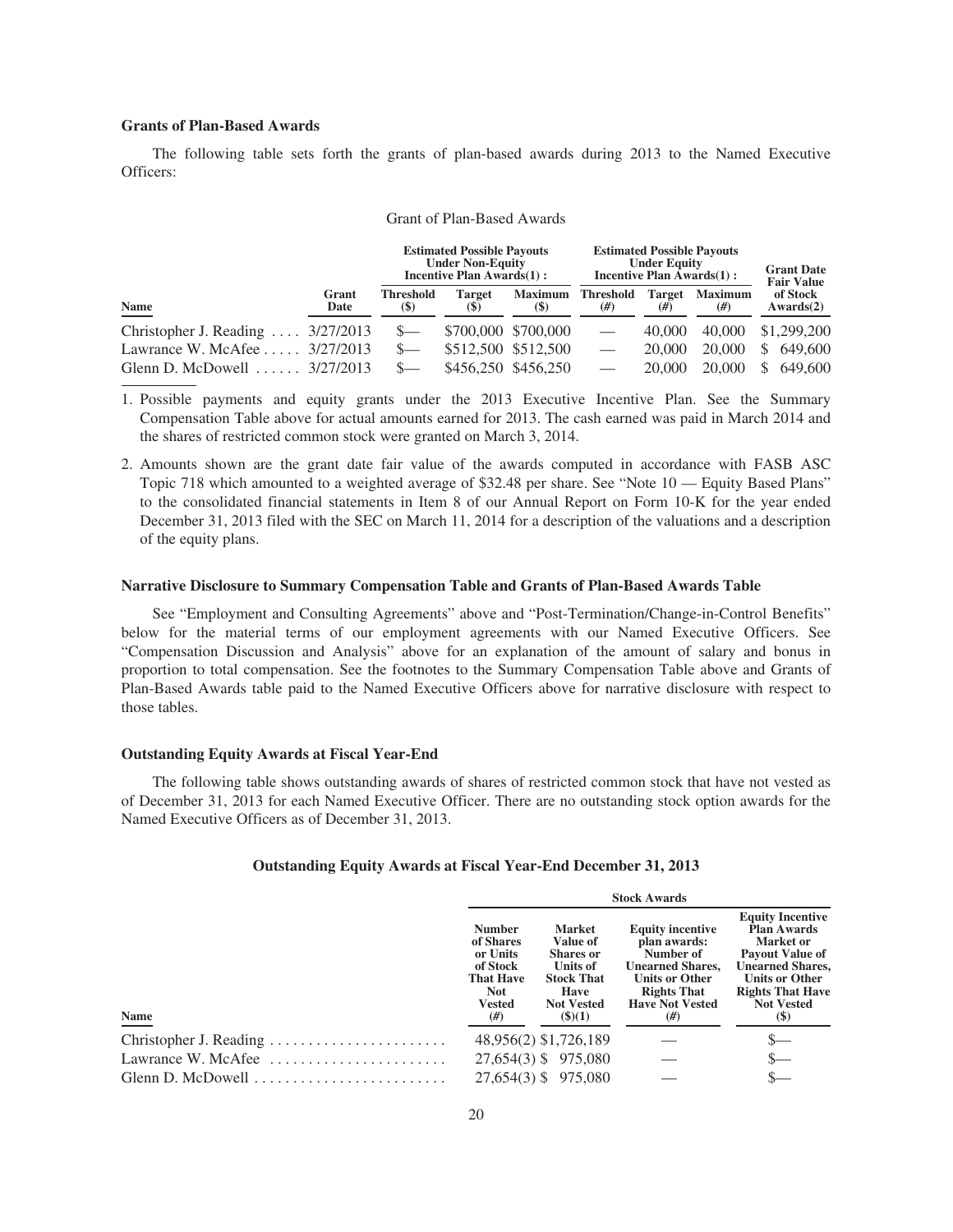- 1. Calculated based on the closing market price of our common stock on December 31, 2013 of \$35.26 per share.
- 2. The transfer restrictions on 7,500 of these shares of restricted stock will lapse in even quarterly amounts of 1,875 shares on March 31, June 30, September 30 and December 31, 2014. The transfer restrictions on 11,556 of these shares of restricted stock will lapse in even quarterly amounts of 1,443 shares, vesting quarterly, with the next vesting date of March 31, 2014 and continuing through September 30, 2015, and the final 1,455 shares will vest on December 31, 2015. The transfer restrictions on 29,900 of these shares of restricted stock will lapse in even quarterly amounts of 2,300 shares, vesting quarterly, with the next vesting date of January 1, 2014 and continuing through January 1, 2017.
- 3. The transfer restrictions on 5,000 of these shares of restricted stock will lapse in even quarterly amounts of 1,250 shares on March 31, June 30 and September 30 and December 31, 2014. The transfer restrictions on 7,704 of these shares of restricted stock will lapse in even quarterly amounts of 962 shares, vesting quarterly, with the next vesting date of March 31, 2014 and continuing through September 30, 2015, and the final 970 shares will vest on December 31, 2015. The transfer restrictions on 14,950 of these shares of restricted stock will lapse in even quarterly amounts of 1,150 shares, vesting quarterly, with the next vesting date of January 1, 2014 and continuing through January 1, 2017.

#### **Option Exercises and Stock Vested Table**

The following table shows the number of shares of our common stock acquired by the Named Executive Officers during 2013 upon the vesting of restricted stock. As of December 31, 2012, there were no outstanding stock options for the Named Executive Officers.

#### Stock Vested

|                                                                            | <b>Option Awards</b>                                  |                                         | <b>Stock Awards</b>                                 |                                        |  |
|----------------------------------------------------------------------------|-------------------------------------------------------|-----------------------------------------|-----------------------------------------------------|----------------------------------------|--|
| <b>Name</b>                                                                | Number of<br>shares<br>acquired on<br>exercise $(\#)$ | Value<br>realized on<br>$exercise($ \$) | Number of<br>shares<br>acquired<br>on vesting $(H)$ | Value<br>realized on<br><b>Vesting</b> |  |
|                                                                            |                                                       | $S-$                                    | 20.172                                              | \$598,668                              |  |
| Lawrance W. McAfee $\dots\dots\dots\dots\dots\dots\dots\dots$              |                                                       | $S-$                                    | 12.298                                              | \$366,153                              |  |
| Glenn D. McDowell $\ldots, \ldots, \ldots, \ldots, \ldots, \ldots, \ldots$ |                                                       |                                         | 12.298                                              | \$366,153                              |  |

The value realized on vesting is computed by multiplying the number of shares of stock by the market value of the underlying shares on the vesting date. The closing price of the stock is used as the market value.

#### **Post Termination/Change-in-Control Benefits**

The employment agreements of Messrs. Reading, McAfee and McDowell may be terminated by us prior to the expiration of its term in the event their respective employment is terminated for "cause" (as defined in each agreement). If a "change in control" (as defined in each agreement) occurs and Mr. Reading does not continue as the President and Chief Executive Officer of the Company after the change of control, or Mr. McAfee does not continue as Executive Vice President and Chief Financial Officer of the Company after the change of control, each of Messrs. Reading and McAfee, as applicable, will be entitled to a change of control benefit of (A) \$500,000 (payable in equal amounts over the remaining term of the agreement), (B) the compensation then in effect for the remainder of the term of their respective agreement, (C) the greater of: (i) the bonus paid or payable to Mr. Reading or Mr. McAfee, as applicable, with respect to the last fiscal year completed prior to the termination, or (ii) the average of the bonuses paid to Mr. Reading or Mr. McAfee, as applicable, over the last three fiscal years of employment ending with the last fiscal year prior to termination, and (D) the acceleration of their outstanding equity incentive awards. If the employment of Mr. Reading or Mr. McAfee is terminated by us without "cause" or by the executive for "good reason," they would be entitled to receive the compensation then in effect for the remainder of the term of their respective agreement and the greater of: (i) the bonus paid or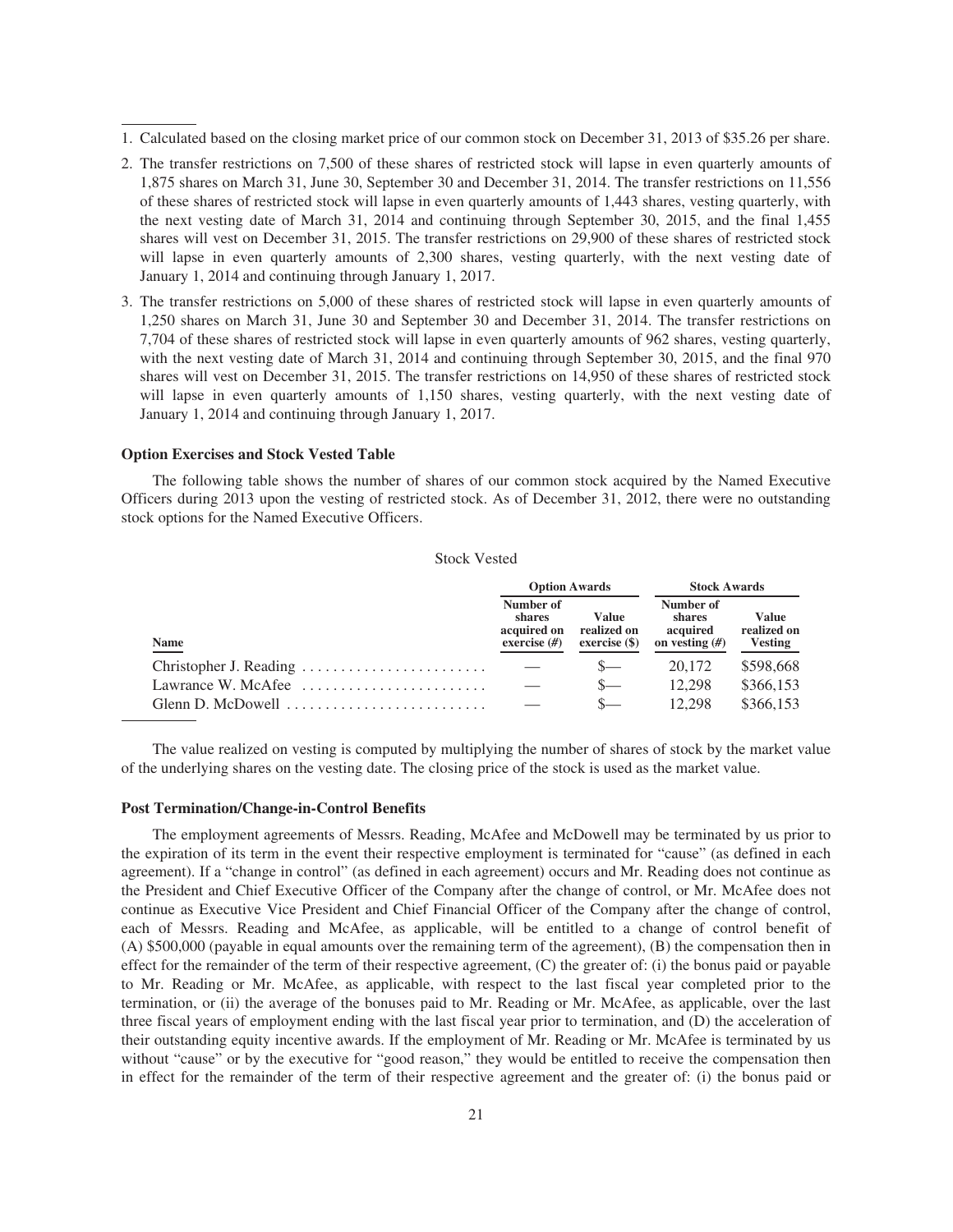payable to Mr. Reading or Mr. McAfee, as applicable, with respect to the last fiscal year completed prior to the termination, or (ii) the average of the bonuses paid to Mr. Reading or Mr. McAfee, as applicable, over the last three fiscal years of employment ending with the last fiscal year prior to termination. If a "change in control" (as defined in his agreement) occurs and Mr. McDowell does not continue as our Chief Operating Officer after the change of control, Mr. McDowell will be entitled to a change of control benefit of (A) \$283,333 (payable in equal amounts over the remaining term of his agreement), (B) the compensation then in effect for the remainder of the term of his agreement, (C) the greater of: (i) the bonus paid or payable to Mr. McDowell with respect to the last fiscal year completed prior to the termination, or (ii) the average of the bonuses paid to Mr. McDowell over the last three fiscal years of employment ending with the last fiscal year prior to termination, and (D) the acceleration of his outstanding equity incentive awards. If the employment of Mr. McDowell is terminated by the Company without "cause" or by Mr. McDowell for "good reason," he would be entitled to receive the compensation then in effect for the remainder of the term of his agreement and the greater of: (i) the bonus paid or payable to Mr. McDowell with respect to the last fiscal year completed prior to the termination, or (ii) the average of the bonuses paid to Mr. McDowell over the last three fiscal years of employment ending with the last fiscal year prior to termination.

The amount of compensation payable to each Named Executive Officer under the agreements is detailed in the tables below:

#### **Executive Benefits and Payments Upon Termination(1) Voluntary Termination or For Cause Without Cause Executive Resigns For Good Reason Change In Control Compensation** Severance(2) . . . . . . . . . . . . . . . . . . . . . . . . . \$— \$1,154,000 \$1,154,000 \$ 577,000 Annual Cash Incentive(3) .............. — 381,939 381,939 381,939 Change of Control Benefit(4)  $\ldots$ ........ — — — — 500,000 Restricted Stock (Unvested and (Accelerated)(5) .................... — — — 1,726,189 **Benefits and Perquisities** Health and Dental Coverage(6) ........... — 19,522 19,522 9,761 Total . . . . . . . . . . . . . . . . . . . . . . . . . . . . . \$— \$1,555,461 \$1,555,461 \$3,194,889

## **Christopher Reading President and Chief Executive Officer**

#### **Lawrance McAfee**

**Executive Vice President and Chief Financial Officer**

| <b>Executive Benefits and Payments</b><br><b>Upon Termination(1)</b>   | Voluntary<br><b>Termination</b><br>or For<br>Cause | Without<br>Cause | <b>Executive</b><br><b>Resigns</b><br><b>For Good</b><br><b>Reason</b> | <b>Change In</b><br><b>Control</b> |  |
|------------------------------------------------------------------------|----------------------------------------------------|------------------|------------------------------------------------------------------------|------------------------------------|--|
| <b>Compensation</b>                                                    |                                                    |                  |                                                                        |                                    |  |
| $Severance(2) \ldots \ldots \ldots \ldots \ldots \ldots \ldots \ldots$ |                                                    | 840,000<br>S     | 840,000<br>S.                                                          | 420,000<br>\$.                     |  |
| Annual Cash Incentive $(3)$                                            |                                                    | 303,777          | 303,777                                                                | 303,777                            |  |
| Change of Control Benefit $(4)$                                        |                                                    |                  |                                                                        | 500,000                            |  |
| Restricted Stock (Unvested and                                         |                                                    |                  |                                                                        |                                    |  |
| $(Accelerated)(5) \ldots \ldots \ldots \ldots \ldots$                  |                                                    |                  |                                                                        | 975,080                            |  |
| <b>Benefits and Perquisities</b>                                       |                                                    |                  |                                                                        |                                    |  |
| Health and Dental Coverage $(6)$                                       |                                                    | 19,522           | 19,522                                                                 | 9,761                              |  |
| Total                                                                  |                                                    | \$1,163,299      | \$1,163,299                                                            | \$2,208,618                        |  |
|                                                                        |                                                    |                  |                                                                        |                                    |  |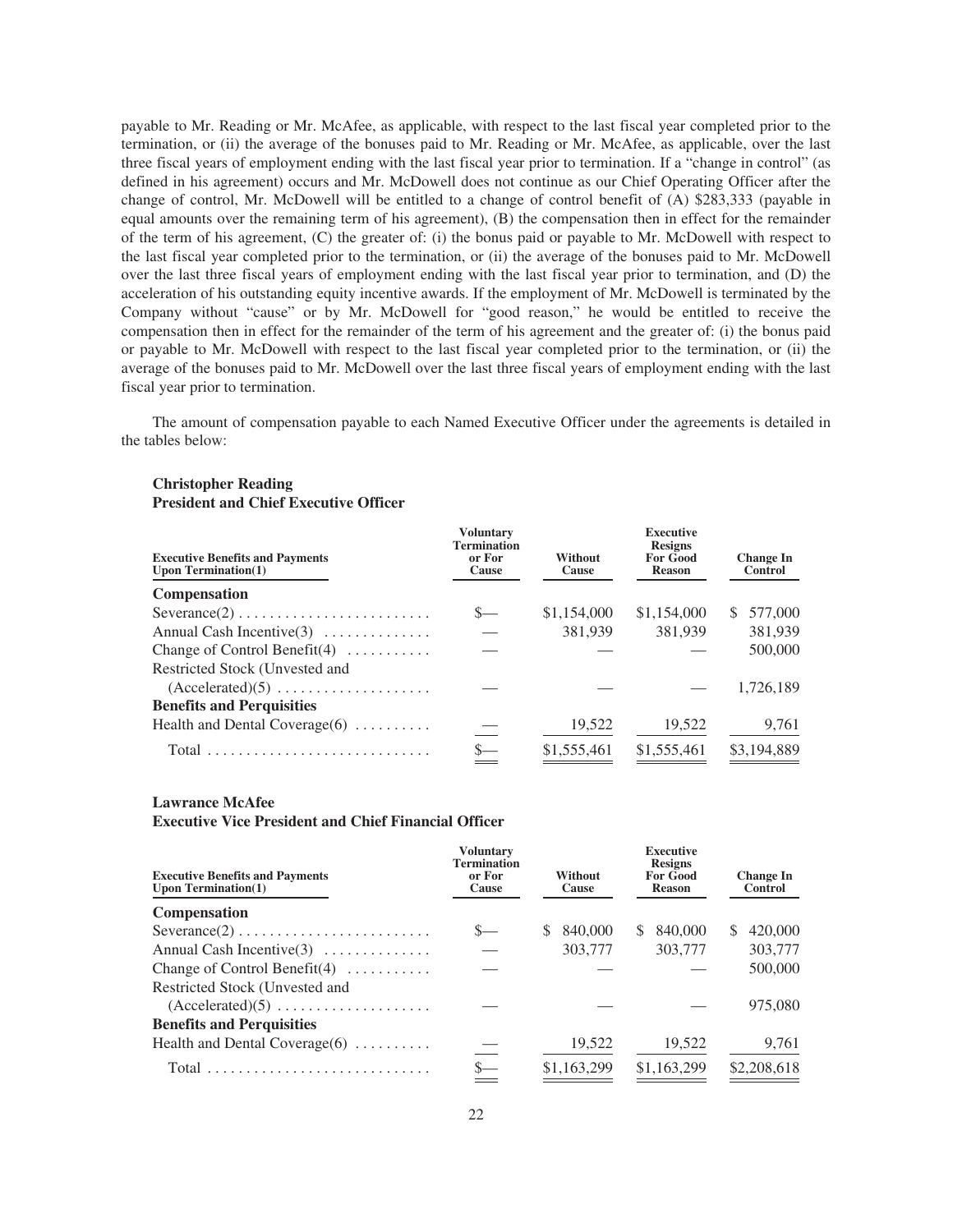## **Glenn McDowell Chief Operating Officer**

| <b>Executive Benefits and Payments</b><br><b>Upon Termination(1)</b>   | <b>Voluntary</b><br><b>Termination</b><br>or For<br>Cause | Without<br>Cause | <b>Executive</b><br><b>Resigns</b><br><b>For Good</b><br><b>Reason</b> | <b>Change</b> In<br><b>Control</b> |
|------------------------------------------------------------------------|-----------------------------------------------------------|------------------|------------------------------------------------------------------------|------------------------------------|
| <b>Compensation</b>                                                    |                                                           |                  |                                                                        |                                    |
| $Severance(2) \ldots \ldots \ldots \ldots \ldots \ldots \ldots \ldots$ |                                                           | \$ 754,000       | \$ 754,000                                                             | 377,000<br>S.                      |
| Annual Cash Incentive $(3)$                                            |                                                           | 243,769          | 243,769                                                                | 243,769                            |
| Change of Control Benefit $(4)$                                        |                                                           |                  |                                                                        | 283,333                            |
| Restricted Stock (Unvested and                                         |                                                           |                  |                                                                        |                                    |
| $(Accelerated)(5) \ldots \ldots \ldots \ldots \ldots$                  |                                                           |                  |                                                                        | 975,080                            |
| <b>Benefits and Perquisities</b>                                       |                                                           |                  |                                                                        |                                    |
| Health and Dental Coverage $(6)$                                       |                                                           | 19,522           | 19,522                                                                 | 9,761                              |
|                                                                        |                                                           | \$1,017,291      | \$1,017,291                                                            | \$1,888,943                        |
|                                                                        |                                                           |                  |                                                                        |                                    |

1. For purposes of this analysis, we assumed the effective date of termination is December 31, 2013, the current term of the employment agreements was automatically renewed through December 31, 2014, the price per share of our common stock on the date of termination is \$35.26 (the closing price on December 31, 2013) and that the executive's base salary is as follows: Mr. Reading — \$577,000; Mr. McAfee — \$420,000; and Mr. McDowell — \$377,000.

- 2. Under "Without Cause" and "Executive Resigns for Good Reason", severance is calculated as base salary from January 1, 2014 through the remaining term of the employment agreement which expires on December 31, 2015.
- 3. Annual cash incentive is based on the greater of (i) the bonus paid or payable to the executive with respect to last fiscal year of the Company completed prior to termination or (ii) the average of the bonuses paid to the executive over the three fiscal years of the Company ending with the last fiscal year completed prior to the termination.
- 4. Based on amounts stipulated in the respective employment agreements.
- 5. Pursuant to the Restricted Stock Agreement for each executive, all restrictions and conditions on shares of restricted stock will be deemed satisfied and shares will be fully vested upon a "Change in Control".
- 6. Calculated for the remaining term of the agreement which expires on December 31, 2015. In the event of a "Change in Control", the remaining term of the agreements is one year from such event.

### **COMPENSATION COMMITTEE REPORT**

The Compensation Committee was composed of three independent directors during 2013. It acts under a written charter adopted by the Board. The primary function of the Compensation Committee is to determine the compensation for our executive officers, administer incentive stock plans and recommend to the Board the compensation to be paid to our non-employee directors. The committee has reviewed and discussed with management the Compensation Discussion and Analysis set forth herein. Based on its review, the related discussions and such other matters deemed relevant and appropriate by the committee, the committee has recommended to the Board that the Compensation Discussion and Analysis be included in the Company's Proxy Statement relating to the 2014 Annual Meeting of Stockholders.

Respectfully submitted,

*The Compensation Committee* Harry S. Chapman, Chairman Jerald L. Pullins Clayton K. Trier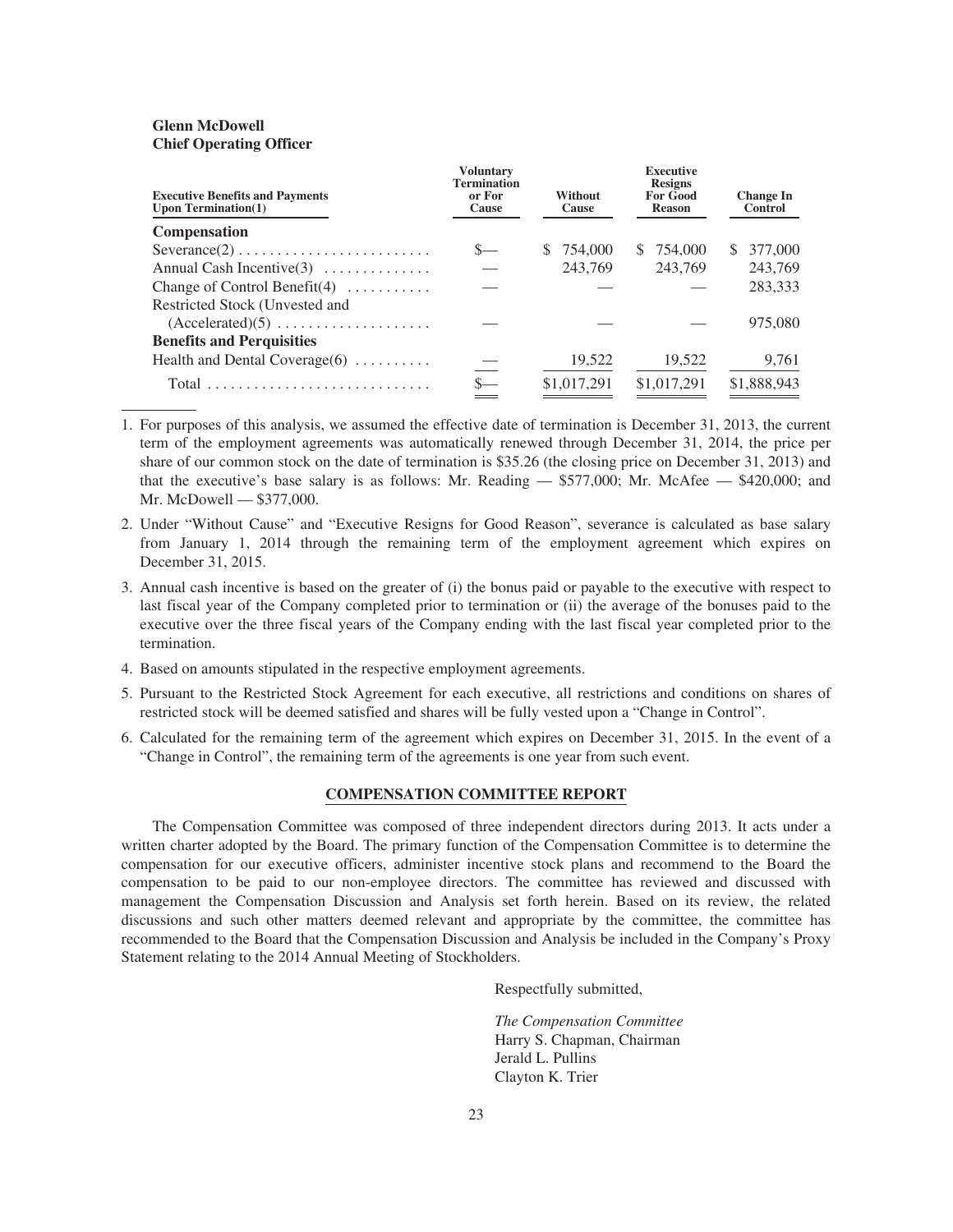#### **Compensation Committee Interlocks and Insider Participation**

The current members of the Compensation Committee are Messrs. Chapman (Chairman), Pullins and Trier. None of the members of the Compensation Committee is or has been an officer or employee of the Company or any of its subsidiaries and none of our executive officers has served on the board of directors or compensation committee of any other entity that has or has had an executive officer who served as a member of our Board of Directors or Compensation Committee during 2013.

#### **Securities Authorized for Issuance Under Equity Compensation Plans**

The following table provides information about our common stock that may be issued upon the exercise of options and rights under all of our existing equity compensation plans as of December 31, 2013:

| <b>Plan Category</b>             | <b>Number of Securities</b><br>to be Issued Upon<br><b>Exercise of</b><br><b>Outstanding Options</b><br>and Rights | <b>Weighted Average</b><br><b>Exercise Price of</b><br>Outstanding<br><b>Options and Rights</b> | <b>Number of Securities</b><br><b>Remaining Available for</b><br><b>Future Issuance Under Equity</b><br><b>Compensation Plans</b><br><b>Excluding Securities</b><br><b>Reflected in 1st Column</b> |  |
|----------------------------------|--------------------------------------------------------------------------------------------------------------------|-------------------------------------------------------------------------------------------------|----------------------------------------------------------------------------------------------------------------------------------------------------------------------------------------------------|--|
| <b>Equity Compensation Plans</b> |                                                                                                                    |                                                                                                 |                                                                                                                                                                                                    |  |
| Approved by Stockholders(1)      | 38,700                                                                                                             | \$18.36                                                                                         | 648.346                                                                                                                                                                                            |  |

1. The Stock Incentive Plan permits us to grant stock-based compensation to employees, consultants and outside directors of the Company. The 1999 Stock Option Plan permits us to grant stock-based compensation to employees and non-employee directors. For further descriptions of the Stock Incentive Plan and the 1999 Stock Option Plan, see "Note 10 — Equity Based Plans" of the Notes to the Consolidated Financial Statements in Item 8 of our Annual Report on Form 10-K for the year ended December 31, 2013 filed with the SEC on March 11, 2014.

#### **Certain Relationships and Related Transactions**

The charter of the Audit Committee requires that the Audit Committee review and approve all insider and affiliated party transactions. There were no such transactions during 2013.

#### **Section 16(a) Beneficial Ownership Reporting Compliance**

Section 16(a) Exchange Act requires our directors and executive officers, and persons who own more than 10% of our equity securities to file with the SEC initial reports of ownership and reports of changes in ownership of our common stock. Officers, directors and greater than 10% stockholders are required by SEC regulation to furnish us with copies of all Section 16(a) reports they file.

To our knowledge, based solely on a review of the copies of those forms furnished to the Company and written representations from the executive officers and directors, we believe that during 2013 all other Section 16(a) filing requirements applicable to our directors and officers were complied with on a timely basis.

#### **PROPOSAL 2.** *— ADVISORY VOTE TO APPROVE NAMED EXECUTIVE OFFICER COMPENSATION*

Regulation 14A of the Exchange Act requires that we include in our annual Proxy Statement at least once every three years a non-binding stockholder vote on our executive compensation as described in this Proxy Statement (commonly referred to as "Say-on-Pay"). In 2011, we adopted a policy to hold an advisory vote on executive compensation each year.

We encourage stockholders to review the Compensation Discussion and Analysis on pages to to this Proxy Statement.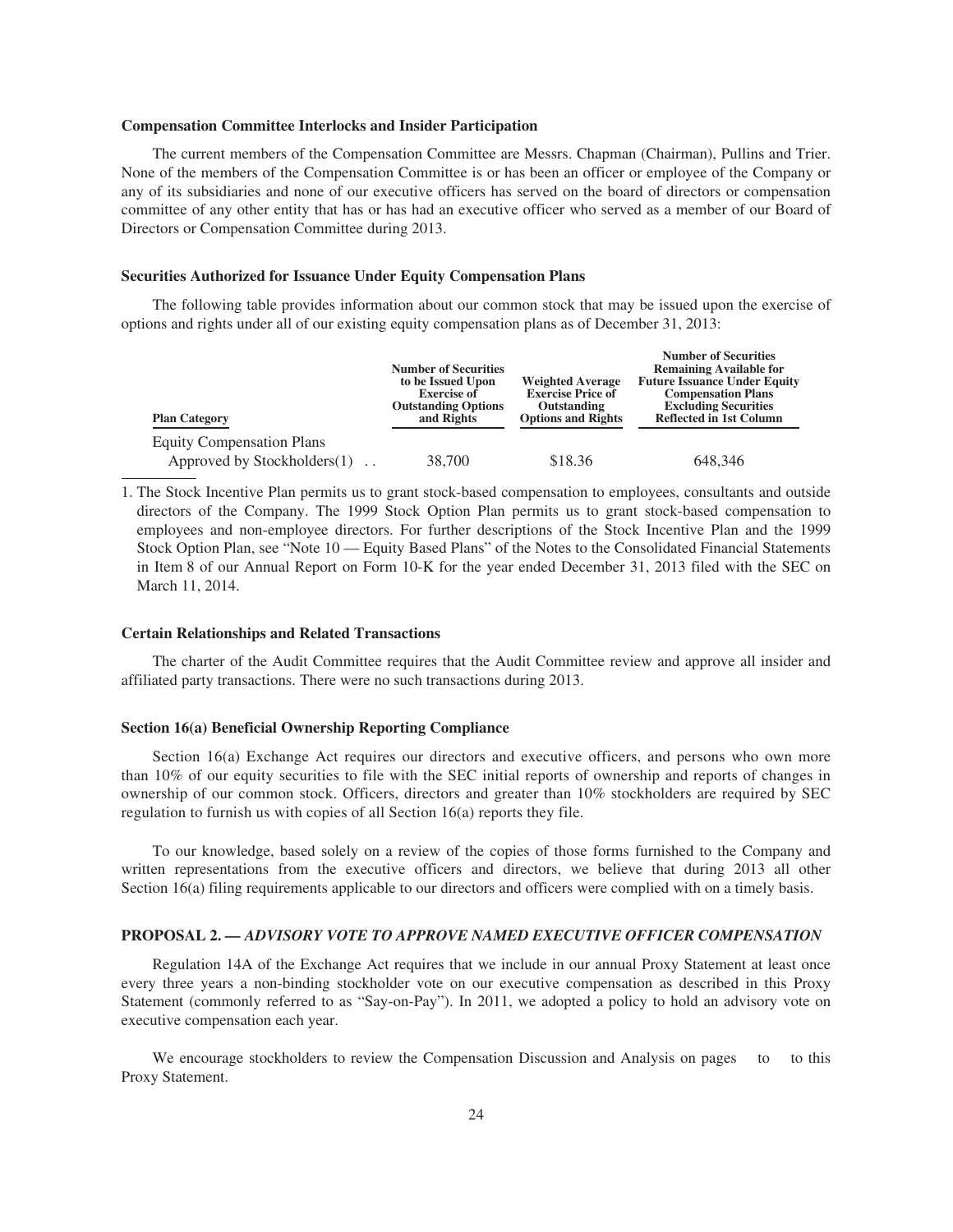The Board strongly endorses the Company's executive compensation program and recommends that the stockholders vote in favor of the following resolution:

"RESOLVED, that the stockholders approve the compensation of the Company's named executive officers as described in this Proxy Statement under "Executive Compensation", including the Compensation Discussion and Analysis and the tabular and narrative disclosure contained in this Proxy Statement."

Your vote will not be binding upon the Board or the Compensation Committee and neither the Board nor the Compensation Committee will be required to take any action as a result of the outcome of the vote on this proposal. However, the Compensation Committee will carefully consider the outcome of the vote when considering future executive compensation arrangements.

Properly executed but unmarked proxies will be voted FOR approval of the compensation of the Named Executive Officers. Under current regulations, a broker is prohibited from voting for this proposal without receiving instructions from you. **The Board of Directors believes that approving the compensation of the Named Executive Officers is in the best interest of the Company. The approval of the compensation of the Named Executive Officers will require the affirmative vote of holders of a majority of votes cast on this matter in person or by proxy. Accordingly, abstentions applicable to shares present at the meeting will not be included in the tabulation of votes cast on this matter.**

## **THE BOARD OF DIRECTORS RECOMMENDS THAT THE STOCKHOLDERS VOTE FOR THE APPROVAL, ON AN ADVISORY BASIS, OF THE RESOLUTION APPROVING THE COMPENSATION OF THE COMPANY'S NAMED EXECUTIVE OFFICERS.**

## **PROPOSAL 3 —** *RATIFICATION OF THE APPOINTMENT OF INDEPENDENT REGISTERED PUBLIC ACCOUNTING FIRM*

Our Audit Committee has appointed and recommends the ratification of the appointment of Grant Thornton LLP as our independent registered public accounting firm to conduct the audit of our financial statements for the year ending December 31, 2014. Grant Thornton LLP has acted as our independent registered public accounting firm since 2004. Representatives of Grant Thornton LLP are expected to attend our Annual Meeting, are expected to be available to respond to questions by stockholders and will have an opportunity to make a statement if they desire to do so, although it is not expected that a statement will be made.

Stockholder ratification of the appointment of Grant Thornton LLP is not required by the rules of the NYSE or of the SEC or by our by-laws. If the stockholders fail to ratify the appointment of Grant Thornton LLP, the Audit Committee will consider whether or not to retain that firm since stockholder ratification of the appointment is not required and the committee has the responsibility for appointment of our independent registered public accounting firm. Even if the stockholders ratify the appointment, the committee, in its discretion, may direct the appointment of a different independent firm at any time during the year if it determines that such a change would be in the best interests of the Company and our stockholders.

**Properly executed but unmarked proxies will be voted FOR approval of the ratification of the appointment of Grant Thornton LLP as our independent registered public accounting firm for the year ending December 31, 2014.** The Board of Directors believes that ratifying the appointment of Grant Thornton LLP is in the best interest of the Company. The approval of the ratification of Grant Thornton LLP will require the affirmative vote of holders of a majority of votes cast on this matter in person or by proxy. Accordingly, abstentions applicable to shares present at the meeting will not be included in the tabulation of votes cast on this matter.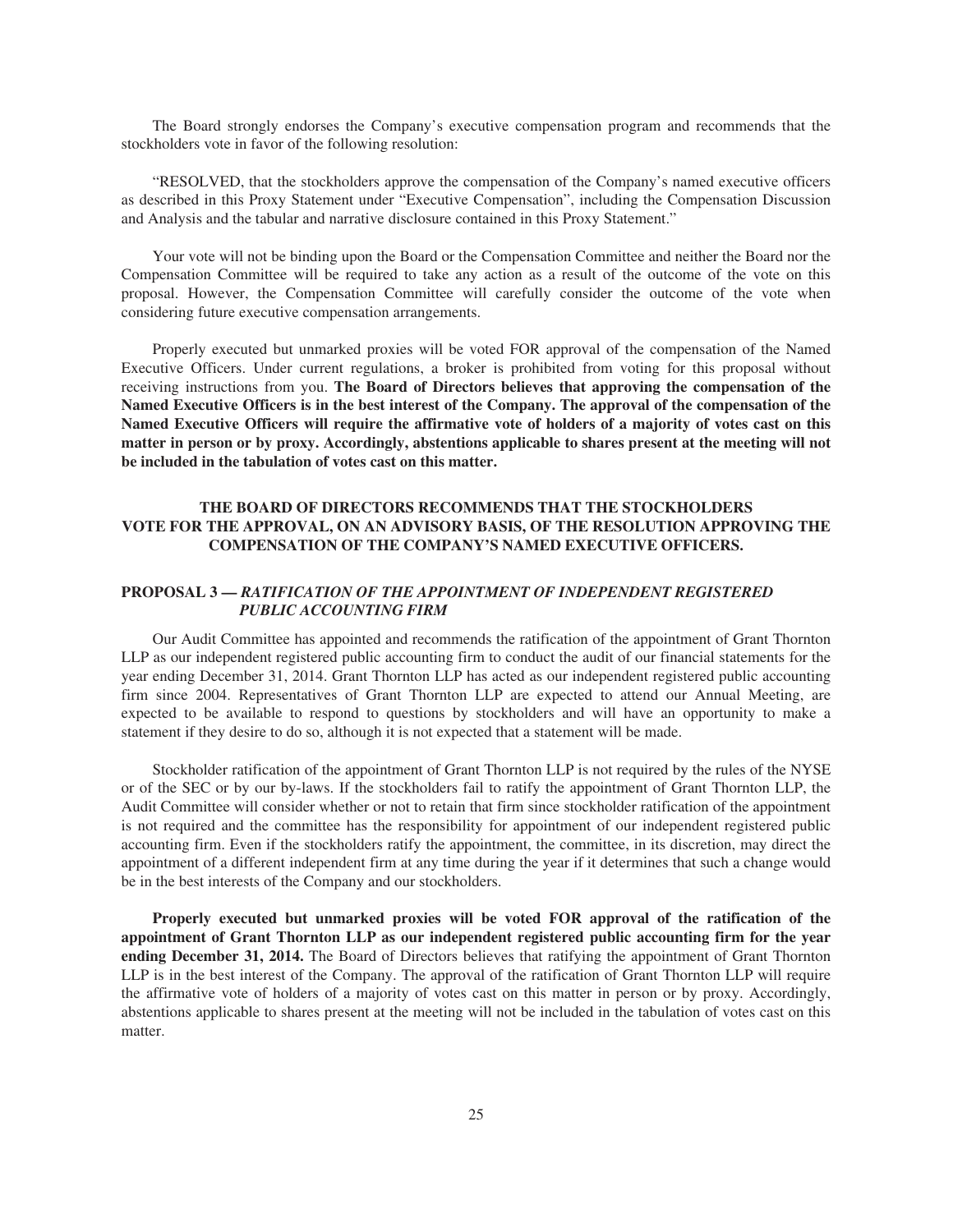## **THE BOARD OF DIRECTORS RECOMMENDS THAT THE STOCKHOLDERS VOTE FOR THE RATIFICATION OF THE APPOINTMENT OF GRANT THORNTON LLP AS OUR INDEPENDENT REGISTERED PUBLIC ACCOUNTING FIRM FOR THE YEAR ENDING DECEMBER 31, 2014**

## **Audit and Audit-Related Fees**

The following table sets forth the fees billed for services performed by Grant Thornton LLP for fiscal years 2013 and 2012:

|  | 2013                | 2012   |
|--|---------------------|--------|
|  |                     |        |
|  |                     | 10.500 |
|  |                     |        |
|  |                     |        |
|  | \$408,637 \$410,453 |        |

"Audit Fees" include fees for professional services rendered in connection with the audit of our financial statements and internal controls over financial reporting for the fiscal year as well as reviews of our interim financial statements included in our quarterly reports on Form 10-Q. "Audit-Related Fees" include fees for professional services rendered in connection with the issuance of a consent in connection with the filing of a registration statement on Form S-8.

The Audit Committee is authorized to delegate to one or more of its members the authority to pre-approve any defined audit and permitted non-audit services to be provided by the independent auditors, and related fees and other terms of engagement on these matters, provided that each pre-approval decision is presented to the full Audit Committee at its next scheduled meeting. In 2013 and 2012, 100% of the audit-related services were preapproved under authority within certain limits granted by the committee to its chairman pursuant to these preapproval procedures. Grant Thornton LLP has not provided any tax or other non-audit services to the Company.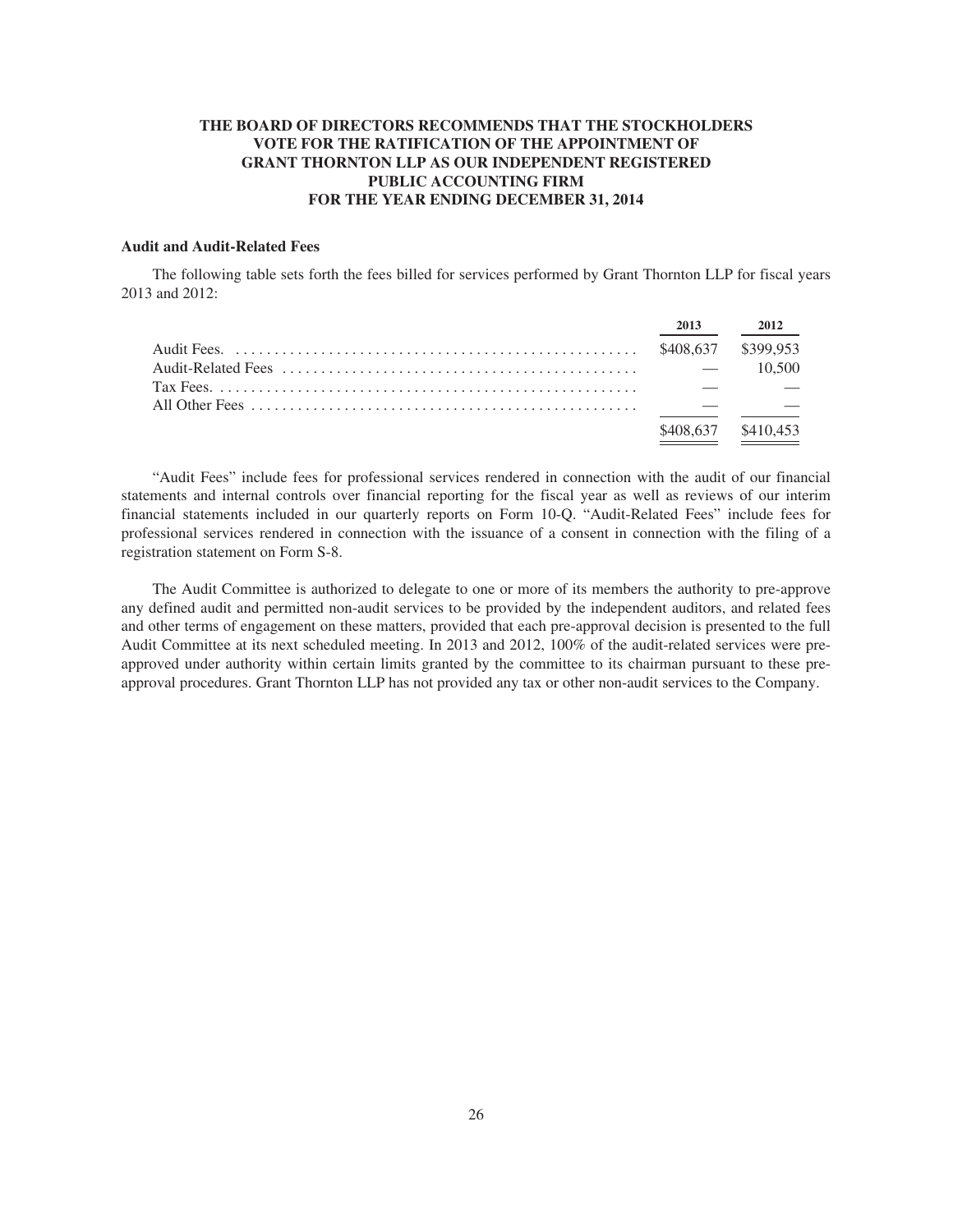#### **Report of the Audit Committee**

The following Audit Committee Report is provided in accordance with the rules and regulations of the SEC. Pursuant to such rules and regulations, this report does not constitute "soliciting materials" and should not be deemed filed with or incorporated by reference into any other Company filings with the SEC under the Securities Act of 1933, as amended, or the Exchange Act or subject to the liabilities of Section 18 of the Exchange Act, except to the extent the Company specifically incorporates such information by reference.

The Board of Directors has appointed an Audit Committee consisting of Messrs. Trier (Chairman), Brookner, Harris, Johnston and Pullins, all of whom are financially literate and independent (as that term is defined by the NYSE listing standards and SEC Rule 10A-3(b)). The Board of Directors has determined Messrs. Brookner, Pullins and Trier to be "audit committee financial experts" under the rules of the SEC.

Under the Sarbanes-Oxley Act, the Audit Committee is directly responsible for the selection, appointment, retention, compensation and oversight of the Company's independent auditors, including the pre-approval of both audit and non-audit services (including fees and other terms), and the resolution of disagreements between management and the auditors regarding financial reporting, accounting, internal controls, auditing or other matters.

In carrying out its responsibilities, the Audit Committee: (i) makes such inquiries and reviews as are necessary to monitor the Company's financial reporting, its external and internal audits and its processes for compliance with laws and regulations, (ii) monitors the adequacy and effectiveness of the accounting and financial controls of the Company and elicits recommendations for the improvement of internal control processes and systems, (iii) reviews the planning, scope and results of the annual audit of the Company's financial statements conducted by the Company's independent auditors, (iv) reviews the scope and approves in advance any other services to be provided by the Company's independent auditors, and (v) provides to the Board of Directors the results of its reviews and any recommendations derived therefrom, including such additional information and materials as it may deem necessary to make the Board aware of significant financial matters that may require Board attention.

The Audit Committee has a Corporate Compliance sub-committee which provides general oversight of our Company's compliance with legal and regulatory requirements regarding healthcare operations ("Compliance Committee"). The Compliance Committee also monitors the Company's telephone "hotline" by which it can directly receive, on an anonymous and confidential basis, complaints regarding any subject, including accounting, internal accounting controls, questionable accounting, auditing or other matters that the Company's employees, and non-employees, may have. Members of the Compliance Committee are Messrs. Johnston (Chairman), Brookner and Chapman, and Dr. Harris.

The Audit Committee is authorized to engage independent counsel and other advisors it determines necessary to carry out its duties. The committee did not deem it necessary to engage independent counsel for any matters during 2013.

Management has the primary responsibility for the financial statements and the reporting process, including the systems of internal controls, and for the preparation of financial statements in accordance with accounting principles generally accepted in the United States of America. The Company's independent auditors are responsible for auditing the financial statements and expressing an opinion on the conformity of those audited financial statements with accounting principles generally accepted in the United States of America. The Audit Committee monitors and reviews these processes, and reviews the Company's periodic reports and quarterly earnings releases before they are filed with the SEC, but is not responsible for the preparation of the Company's financial statements and reports.

In fulfilling its oversight responsibilities, the Audit Committee reviewed and discussed the audited financial statements included in the Company's Annual Report on Form 10-K with management, including a discussion of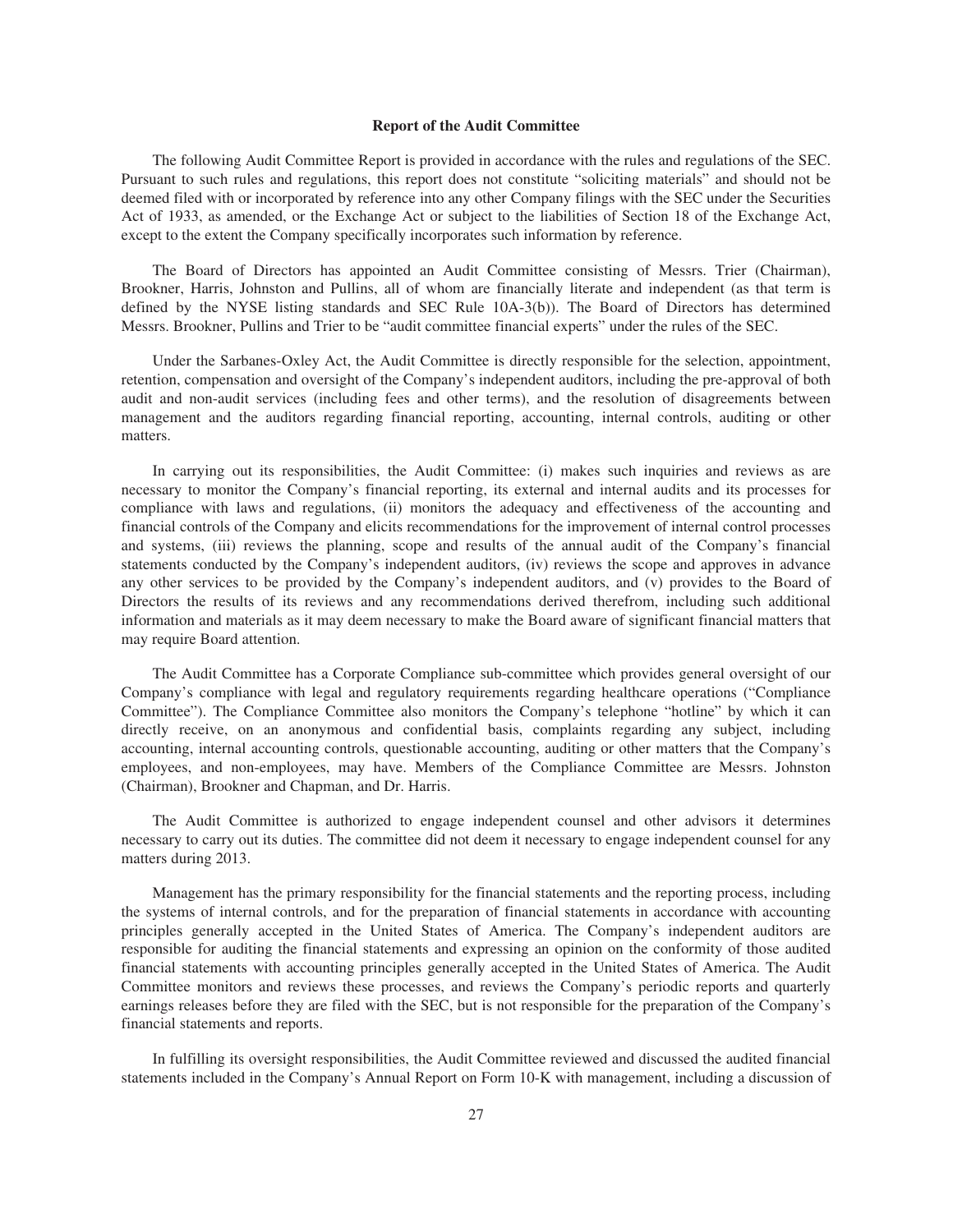the quality, not just the acceptability, of the accounting principles, the reasonableness of significant judgments, and the clarity of disclosures in the financial statements. The committee also met with the Company's Chief Executive Officer and Chief Financial Officer to discuss their review of the Company's disclosure controls and procedures and internal control over financial reporting in connection with the filing of the Annual Report on Form 10-K and other periodic reports with the SEC. However, members of the Audit Committee are not employees of the Company and have relied, without independent verification, on management's representation that the financial statements have been prepared with integrity and objectivity and in conformity with accounting principles generally accepted in the United States of America and on the representations of the independent auditors included in their report on the Company's financial statements.

Prior to commencement of audit work, the Audit Committee reviewed and discussed with representatives of Grant Thornton LLP, the Company's independent auditors for fiscal 2013, the overall scope and plans for their audit of the Company's financial statements for fiscal 2013. The committee also reviewed and discussed with representatives of Grant Thornton LLP, who are responsible for expressing an opinion on the conformity of those audited financial statements with accounting principles generally accepted in the United States of America, their judgments as to the quality, not just the acceptability, of the Company's financial statements, any changes in accounting policies, sensitive accounting estimates, accounting principles and such other matters as are required to be discussed with the Audit Committee under auditing standards generally accepted in the United States of America, including the matters required to be discussed by the statement on Auditing Standards No. 61, as amended (AICPA, Professional Standards, Vol. 1. AU Section 380), as adopted by the Public Company Accounting Oversight Board in Rule 3200T. The Audit Committee met with Grant Thornton LLP, with and without Company management present, to discuss whether any significant matters regarding internal control over financial reporting had come to the auditors' attention during the conduct of the audit, and the overall quality of the Company's financial reporting.

The Audit Committee has received the written disclosures and the letter from Grant Thornton LLP required by applicable requirements of the Public Company Accounting Oversight Board regarding the independent auditors' communications with the Audit Committee concerning independence and the Audit Committee has discussed with Grant Thornton LLP their independence. The Audit Committee considered, among other things, whether the services Grant Thornton LLP provided to the Company were compatible with maintaining Grant Thornton LLP's independence. The Audit Committee also considered the amount of fees Grant Thornton LLP received for audit and non-audit services.

Based on the reviews and discussions referred to above, the Audit Committee recommended to the Board of Directors that the audited financial statements be included in the Annual Report on Form 10-K for the year ended December 31, 2013 for filing with the SEC.

The Audit Committee is governed by a written charter, adopted by the Board of Directors of the Company, which is included on our website at www.usph.com.

Respectfully submitted,

*The Audit Committee* Clayton K. Trier, Chairman Mark J. Brookner Dr. Bernard A. Harris Marlin W. Johnston Jerald L. Pullins